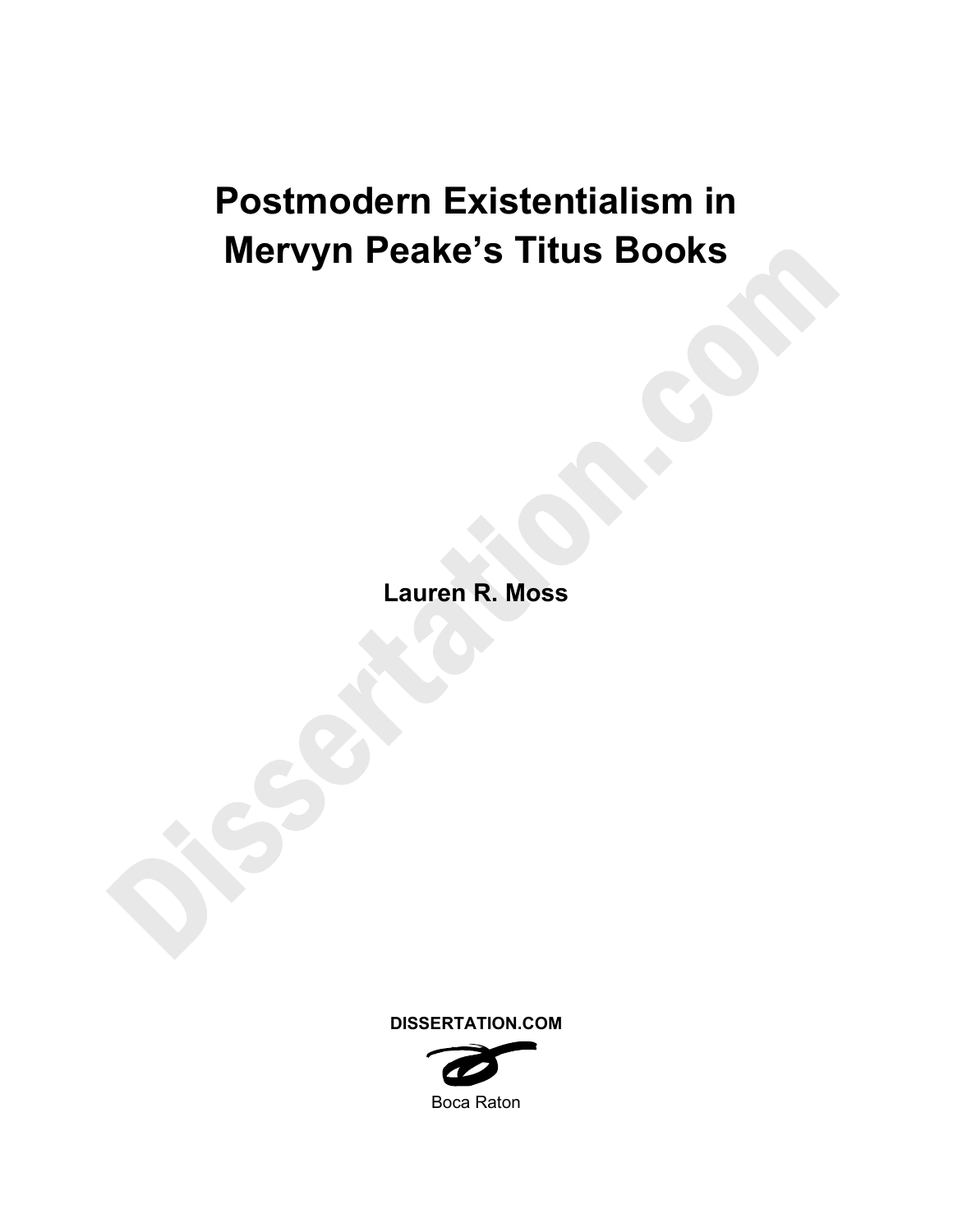## *Postmodern Existentialism in Mervyn Peake's Titus Books*

Copyright © 2009 Lauren R. Moss

All rights reserved. No part of this book may be reproduced or transmitted in any form or by any means, electronic or mechanical, including photocopying, recording, or by any information storage and retrieval system, without written permission from the publisher.

> Dissertation.com Boca Raton, Florida USA • 2010

ISBN-10: 1-59942-341-3 ISBN-13: 978-1-59942-341-8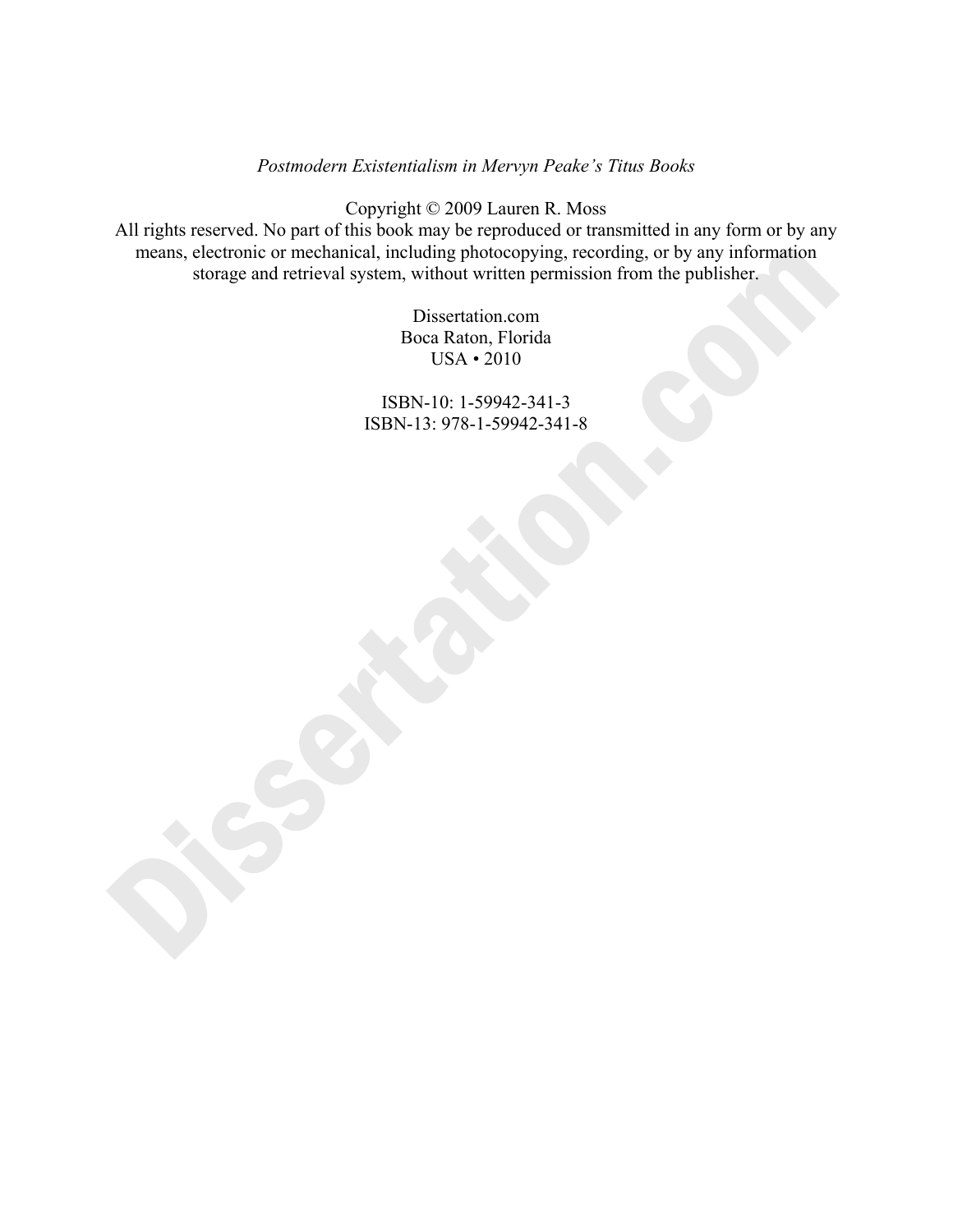## **Table of Contents**

## **Page number**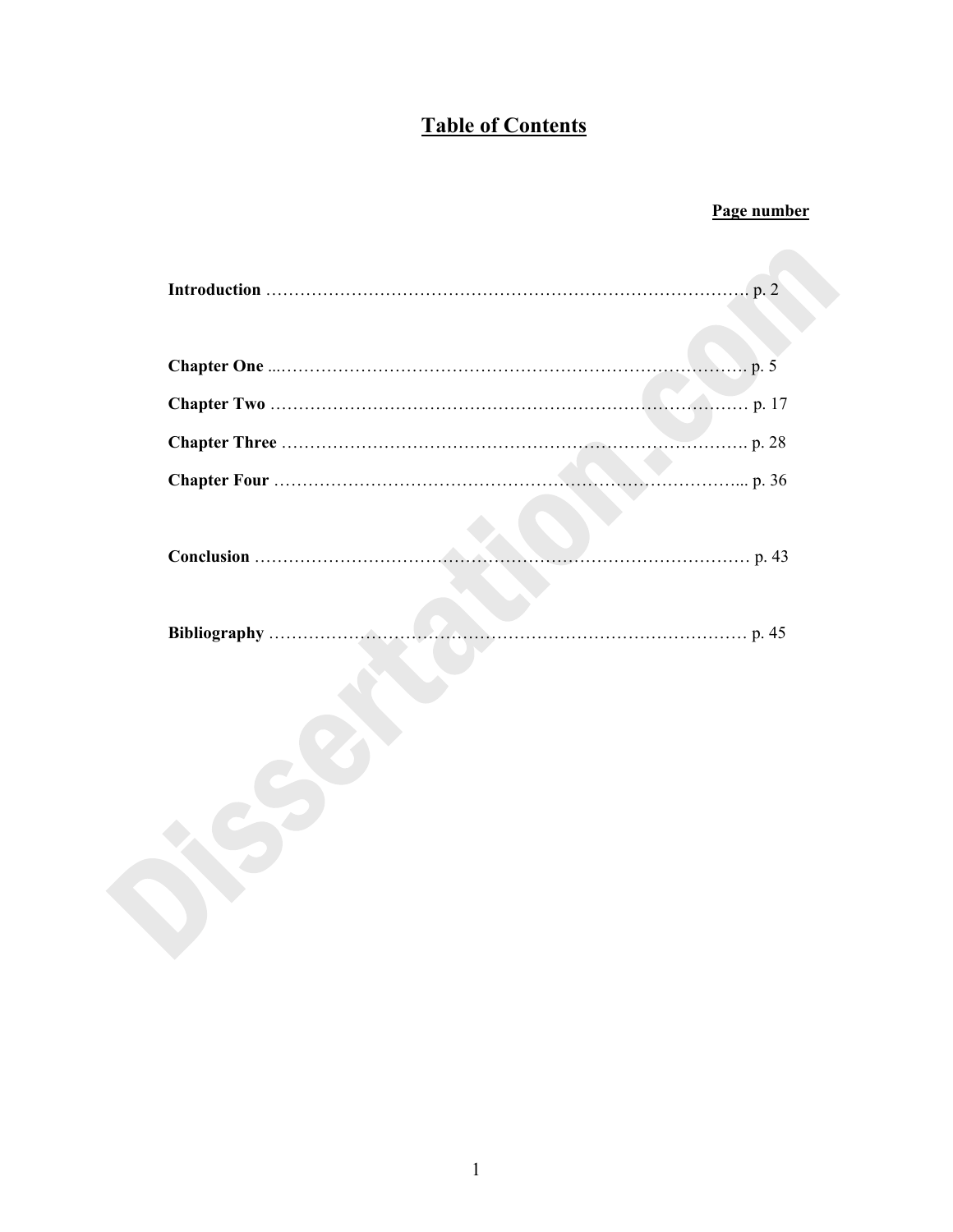#### **Introduction**

In spite of the initial favorable reaction of critics to *Titus Groan* when it was published in 1946, it is only in recent years that Mervyn Peake's Titus Books have begun to receive serious attention from literary scholars. Ronald Binns suggests this lack of attention stems from the fact that Peake's trilogy 'belongs to no obvious tradition, lacks and ordered structure,' and 'is occasionally careless in detail.<sup>1</sup> These are the very qualities that make Peake's novels so unique and which set him apart from his contemporaries; today scholarly interest continues to grow in Peake's work as a new generation of readers discovers the Titus Books.

 Much of the discussion about Peake's Titus Books has been about how to place them in the lexicon of English literature. It is the aim of this paper to attempt to situate the Titus Books within the province of Postmodern Existential literature, focusing particularly on how the expression of existentialist theory permeates the novels. To do this requires an examination of what the terms postmodernism and existentialism mean by taking a look at the basic themes and questions that are associated with both movements.

 The term postmodern is a problematic one. As Ihab Hassan points out in his *Toward a Concept of Postmodernism* there is no clear consensus among scholars about what postmodernism is. As Louis Hoffman suggest in *Existentialism and Postmodernism*, though postmodernists cannot always agree on a definition of the term 'postmodern' they do all tend to be interested in the same issues and questions; it is in how they approach these issues that they differ. The same can be said of existentialists; though they too are apt to disagree on the subject of existentialism, their disagreement is founded in an interest in the same questions and themes.

<sup>&</sup>lt;sup>1</sup> Ronald Binns, 'Situating Gormenghast', in *The Gormenghast Novels: Titus Groan, Gormenghast, Titus Alone* (Woodstock and New York, 1995), p. 1056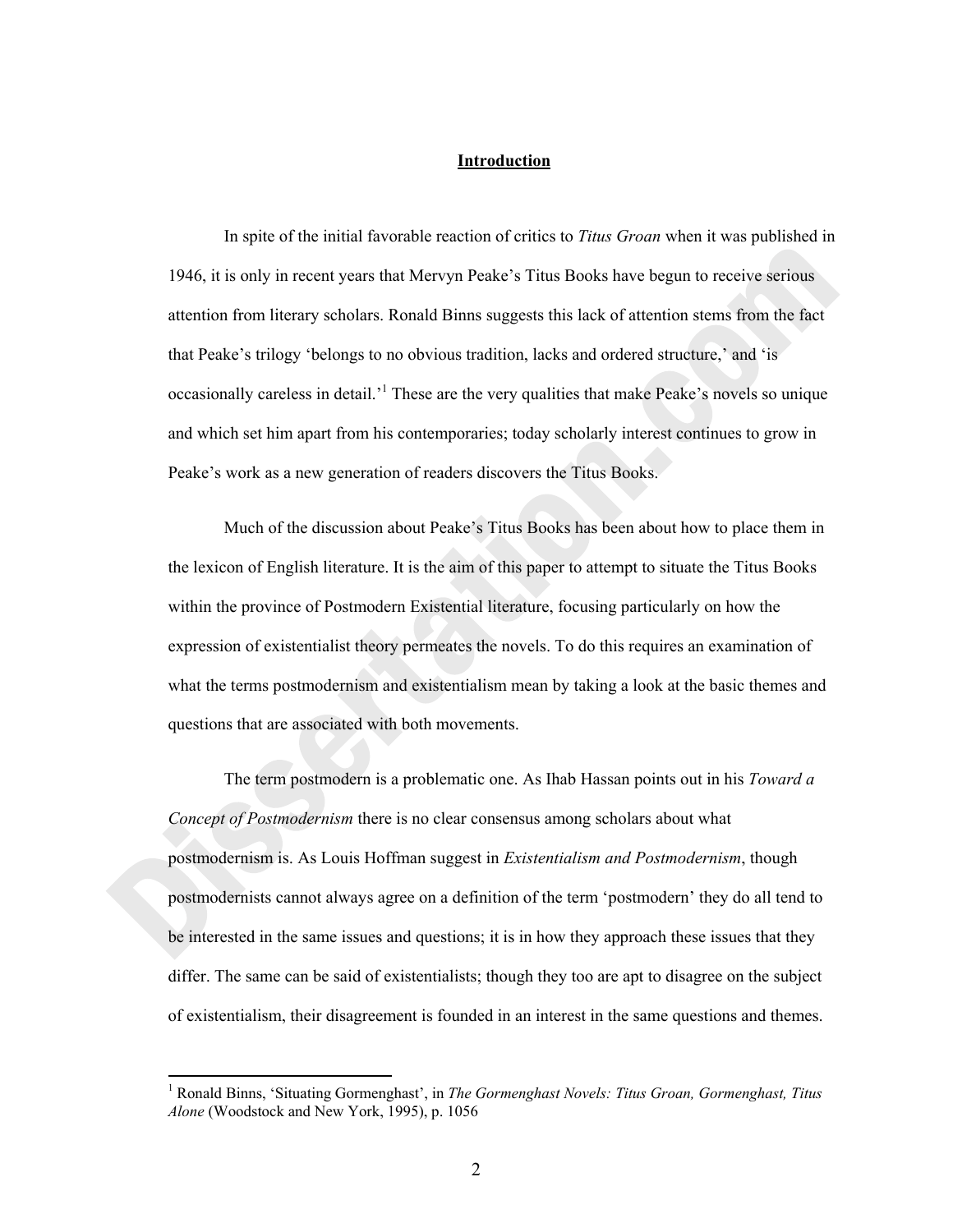(In my analysis of the existentialism found within Peake's texts I will draw primarily from the works of Soren Kierkegaard and Friedrich Nietzsche, considered the fathers of existentialism, as the tradition of existentialism as we know it today has its roots in the philosophies they put forth.) In *The Postmodern Condition* Jean-Francois Lyotard writes

I define postmodern as incredulity toward metanarratives. This incredulity is undoubtedly a product of progress in the sciences . . . the crisis of metaphysical philosophy and of the university institution which in the past relied on it. The narrative function is losing its functors, its great hero, its great dangers, its great voyages, its great goal.<sup>2</sup>

There is in fact a great deal of overlap between both the existential and postmodern movements in the issues they choose to address, and the belief in the loss of grand narratives is but one example. With political upheaval and fragmentation on the rise throughout the world and with science and technology taking huge leaps forward and seeming to make the world itself a much smaller place, it became increasingly difficult to view the world as rational or to believe in the grand destiny of a people or nation. Lyotard went on to describe postmodernity as being defined by 'smaller and multiple narratives which seek no universalizing stabilization or legitimation.<sup>3</sup> In this statement we hear echoes of existentialist philosophy which is concerned with the individual and his personal, subjective experience of the world and rejects Hegel's totalizing theory of the Absolute, which suggests the world is ordered and rational and that the truth of the human condition is objective and universal. In Christopher Nash's *World Postmodern Fiction* he draws further comparison between postmodernism and existentialism claiming that both 'often show an intimate concern with the idea of the force of volition in the shaping of reality, $\cdot$ <sup>4</sup> referring here to the arguments found in both Kierkegaard's and Nietzsche's writings that the only reality that matters is the reality the individual creates for himself.

<sup>2</sup> Jean-Francois Lyotard, *The Postmodern Condition: A Report on Knowledge*, Art and Popular Culture, http://www.artandpopularculture.com/The\_Postmodern\_Condition (August 6, 2009).

 $\frac{1}{3}$  Linda Hutcheon, *The Politics of Postmodernism*, (New York, 1989), p. 24.

Cristopher Nash, *World Postmodern Fiction: A Guide*, (Essex, 1987), p. 69.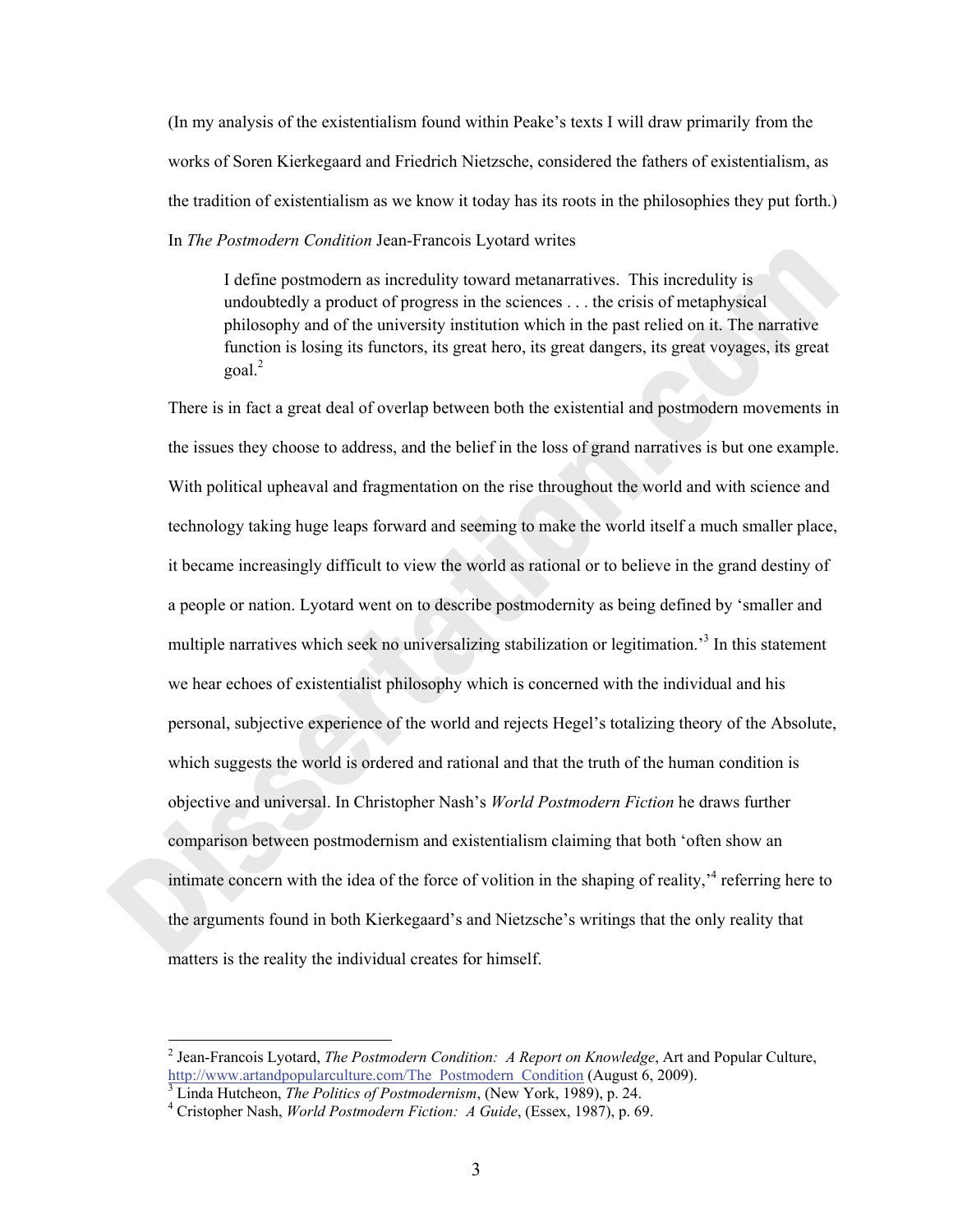Postmodernism has been described as destabilizing by nature, a 'threat to the preservation of tradition and the status quo.<sup>5</sup> It calls into question our faith in institutions and in literature explores 'the way in which narratives and images structure how we see ourselves and how we construct our notions of self, in the present and in the past.'<sup>6</sup> This too can be said of existentialism. In *Mirrors of Man in Existentialism* Nathan Scott describes existentialists as 'troublers of our peace,'<sup>7</sup> due to their constant questioning of the world around us and of the institutions we have come to rely on so heavily. Hassan describes postmodernism as a 'phenomenon of ironic cultural awareness, a mode of historical reflexivity, a perpetually anxious exercise in self-definition,<sup>8</sup> which again shares a close affinity with existentialism. In fact, Nietzsche, considered one of the father's of existentialism, is often cited by postmodernists as a key influence in postmodern theory. All of these descriptions of what the term 'postmodern' means share one distinct feature: they all suggest feelings of suspicion of and alienation from the world at large as well as doubt and fear as to the stability of mankind's place and purpose in that world. These fears and suspicions were first voiced by existentialist philosophers in the mid to late nineteenth century, but it was not until the early twentieth century that their discussions took on a new sense of urgency and relevance. In the wake of two world wars these 'postmodern' forces were becoming more keenly felt in the literature of the time, and Peake's Titus Books are no exception.

<sup>&</sup>lt;sup>5</sup> Hutcheon, *Politics of Postmodernism*, p. 16.<br><sup>6</sup> *Ibid.*, p. 7.<br><sup>7</sup> Nothen A. Seett. In Minuous of Man in Exist

 $^7$  Nathan A. Scott, Jr., *Mirrors of Man in Existentialism*, (Cleveland, 1978), p. 56.

<sup>&</sup>lt;sup>8</sup> Ihab Hassan, 'Postmodernism: A Self-Interview', *Philosophy and Literature*, Vol. 30, number 1, April 2006, pp. 223-228.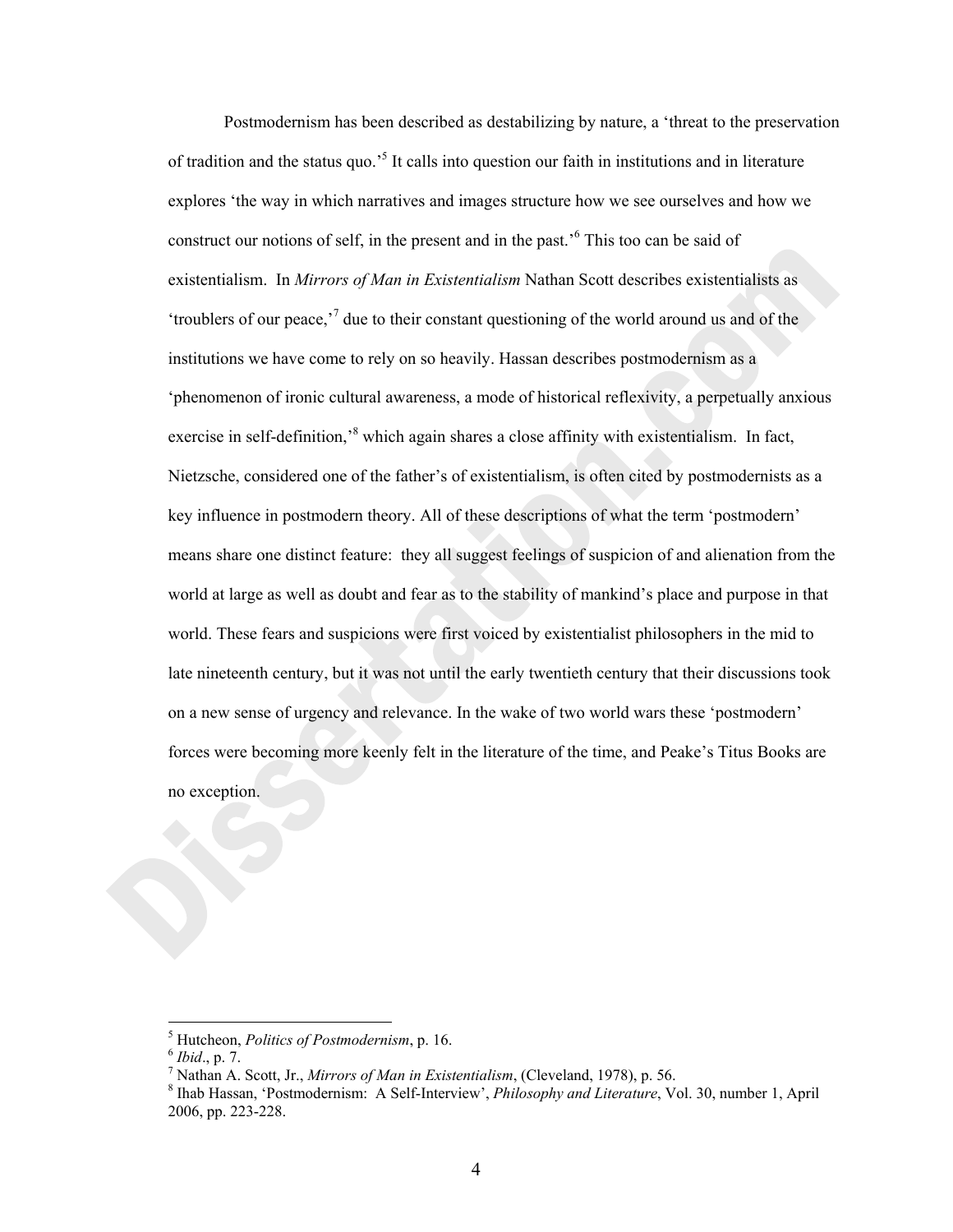### *Chapter One*

Existentialism began as a rejection of the Hegelian system of the Absolute which approaches the study of man's experience in the universe through the practice and procedure of empirical science.<sup>9</sup> Hegel believed that the world was intrinsically rational, so much so that he supposed that every finite reality was simply a fragment of 'one all-inclusive experience forming the content of the Absolute Mind,'.<sup>10</sup> He contended that an attempt to understand any single thing 'whether stone or flower or man,' would lead one to be

driven toward an inquiry into all the manifold relations that constitute the matrix of its existence: the quest for understanding drives us […] from the part to the whole – because the world is rational through and through […] In short, the world is, slowly but surely, moving toward what it ought to be.<sup>11</sup>

This theory led to feelings of discontent among the great thinkers of the late nineteenth century who began to feel that the world 'was not quite so tidy as Hegel made it out to be.<sup>'12</sup> There were many events that caused this skepticism toward the Hegelian world view; the great political upheavals taking place in America and in Europe, the rise of modern technology brought about by the Industrial Revolution, the rise of the middle class, the societal shift that resulted from the growth of major cities, and advances in scientific research all worked to undercut the theory of the Absolute, suggesting instead that human society was 'something not fixed and closed but open, in all sorts of startling new ways, to change and reconstruction.'13 The world could no longer be seen as fixed and rational; instead it seemed to be something alive, a process, in a constant state of change and development. Existentialism also focuses on the individual and the subjective nature of existence as well as how one can function and live a meaningful, authentic life in the face of a chaotic world that seems to be completely arbitrary and meaningless; all of these themes can be found in any discussion of postmodern literature as well, which, like

<sup>&</sup>lt;sup>9</sup> Scott, *Mirrors of Man*, p. 6.<br><sup>10</sup> *Ibid.*, p. 6.<br><sup>11</sup> *Ibid.*, pp. 6-7.<br><sup>12</sup> *Ibid.*, p. 7.<br><sup>13</sup> *Ibid.*, p. 5.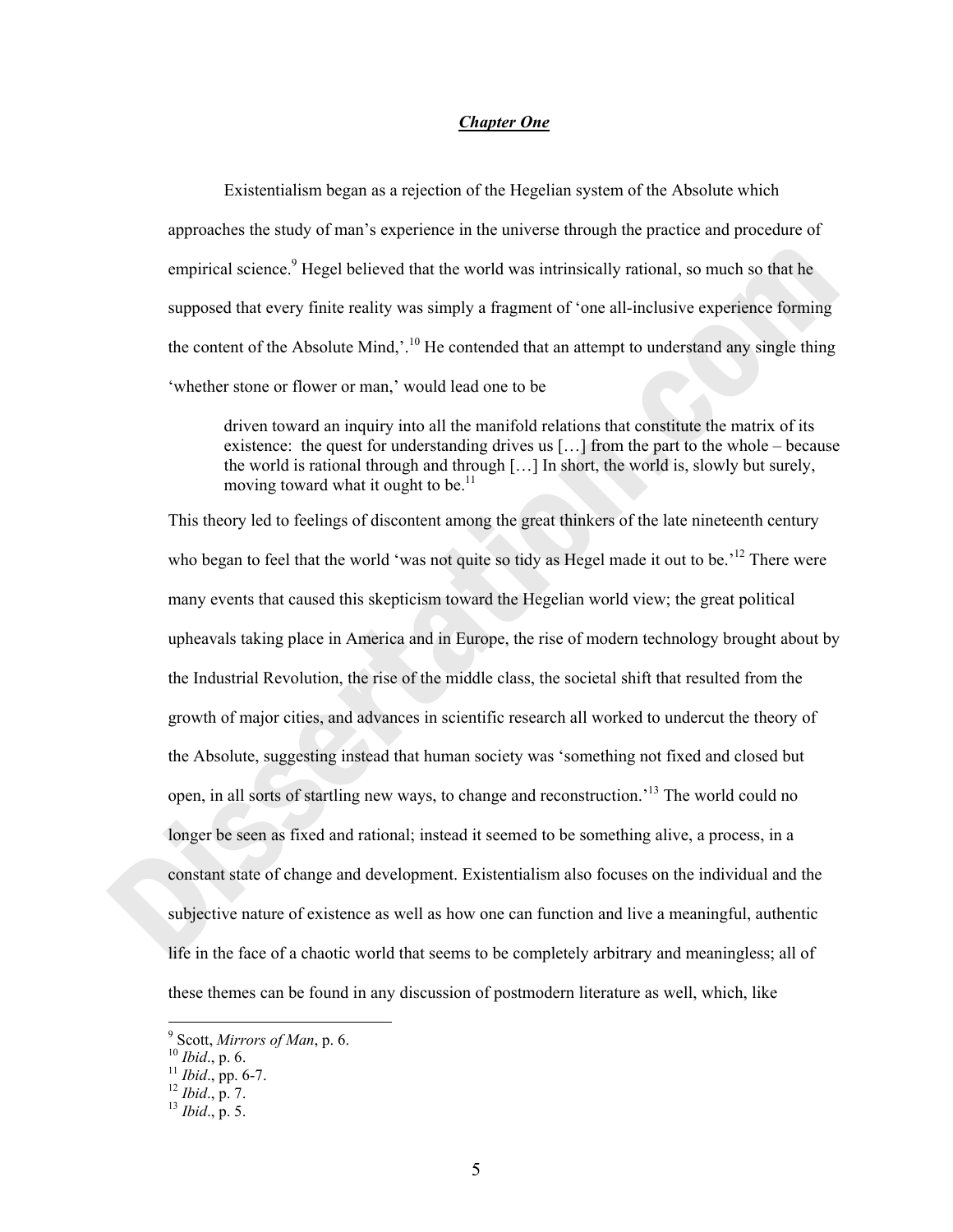existentialist philosophy, was born out of the same uneasy fear and suspicion about the nature of modern man's existence in an increasingly incomprehensible world.

For Kierkegaard the Hegelian world view simply didn't work; it was not possible to understand the nature of man's existence in the universe through any theory of the Absolute. Kierkegaard observed that 'every glimpse, every intuition of himself that he experienced told him, in effect that he – and not only he but every man – was lost in a strange world with which one could not easily achieve any intimate relationship,' leading him to conclude that man's condition 'is one of homelessness and exile and abandonment'14; he was *not*, as Hegel would have him believe, an integral part of a logical and ordered universe. This is a sentiment expressed throughout the Titus Books, a sentiment most profoundly felt in the extreme isolation that exists between the characters. In Peake's Titus Books one can view the primary struggle at the heart of Titus's existence as an attempt to break out of the Hegelian system of the Absolute which is found at the core of the belief system of Gormenghast as represented in its rituals and traditions, and to enter into the existentialist's more authentic mode of life in which the only reality that matters is the one the individual creates for himself. Hegel's system of the Absolute sees the universe as 'one great all-encompassing whole in which every single finite reality has its allotted and logical place,' a system which overwhelms the individual, making it nothing more than 'a paragraph in a system.'15 Kierkegaard's own experiences are what informed his theories on existentialism and his rejection of the Hegelian system. After his break with his fiancée Kierkegaard realized,

[I]n its disclosure of how terrible is the solitude in which a man stands when he dares absolutely to choose one thing rather than another, it had the effect of bearing in upon him the realization that what is radically significant for any human being is not [...] some cosmic principle of universal reason, but rather the immediate reality in which he is

<sup>14</sup> *Ibid.*, p. 9. 15 *Ibid*., p. 34.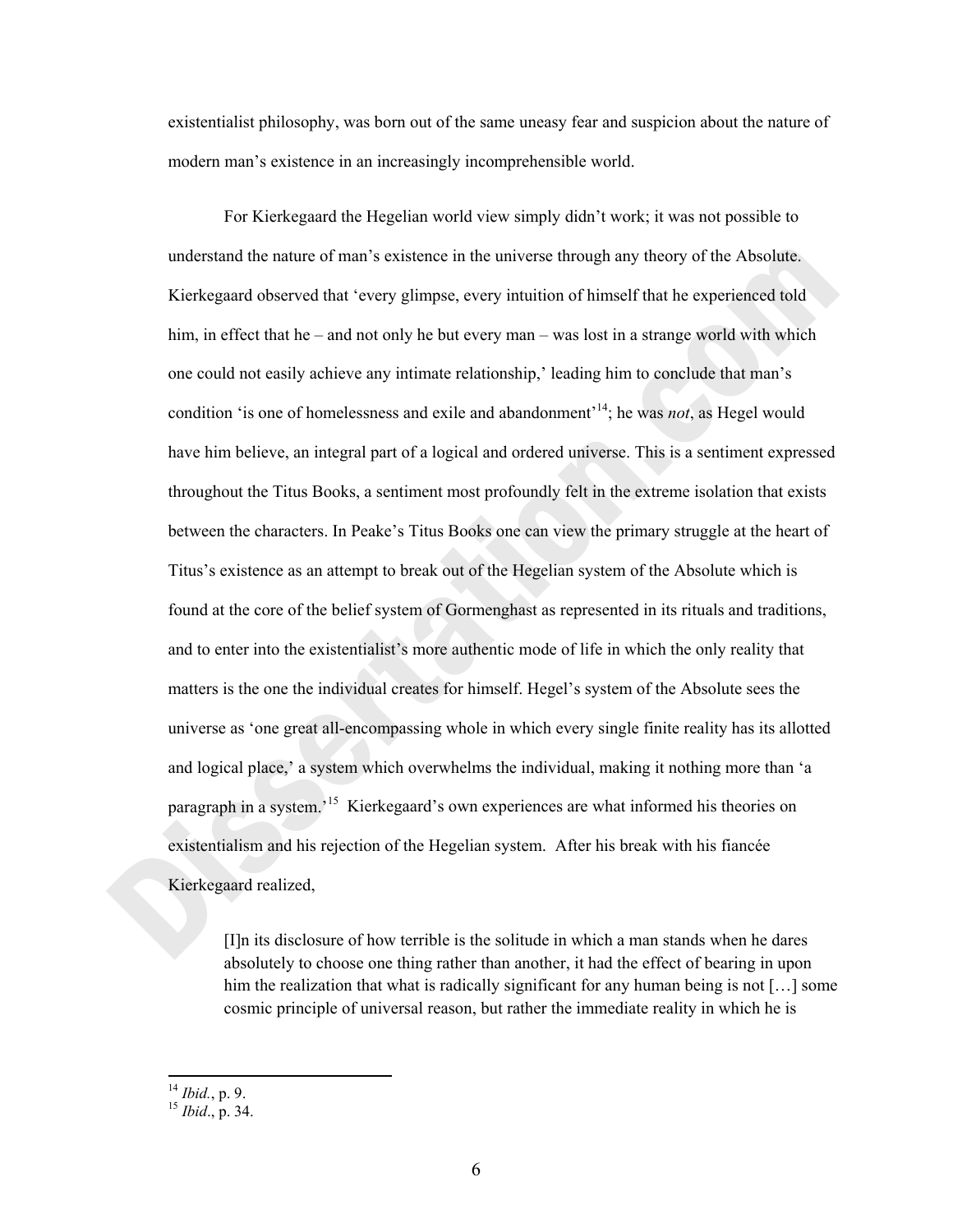passionately involved: namely, his own existence which cannot be submerged in anything like Hegel's system of Absolute Being.<sup>16</sup>

It was his own personal experience which led Kierkegaard to view the nature of existence as a subjective ordeal unique to every individual, and that the only reality that truly mattered was one's own *immediate* reality.

During the course of the narrative of *Gormenghast* Titus becomes increasingly aware of this strange separation between himself and the other figures of the castle. When contemplating his mother Peake reveals that Titus 'was fascinated by her but he had no point of contact.<sup>17</sup> The reader learns that growing up Titus has had very little contact with his mother in spite of the fact that they live in the same castle. Though she is always there, she has essentially abandoned him. The size of Gormenghast Castle itself has played a part in this, but so too has Gertrude's innate personality; she rarely seeks Titus out and has very little in the way of people skills, making their few encounters seem like the meeting of two different species, each completely incapable of relating to the other. It is hard to believe that they are in fact mother and son, the lack of intimacy between them is so profound.

It is on the individual that Kierkegaard focuses in his attempts to make sense of the nature of human experience. He believed that the 'principal fact of human experience concerns the finality with which the individual, lost as he is amidst the implacable silence of this strange world, is locked up within his own loneliness and solitude;' therefore, man cannot find any objective truth, as Hegel would have one believe, but will instead find truth in his own subjective experience of the world, 'a truth wrested from the vital actualities of a man's own personal existence.<sup>18</sup> This too is reflected in Peake's work. It is when his characters are alone that they seem to find the most contentment. The remoteness that exists between the figures of

<sup>16</sup> *Ibid*., pp. 34. 17 Peake, *Gormenghast*, p. 649. 18 Scott, *Mirrors of Man*, p. 9.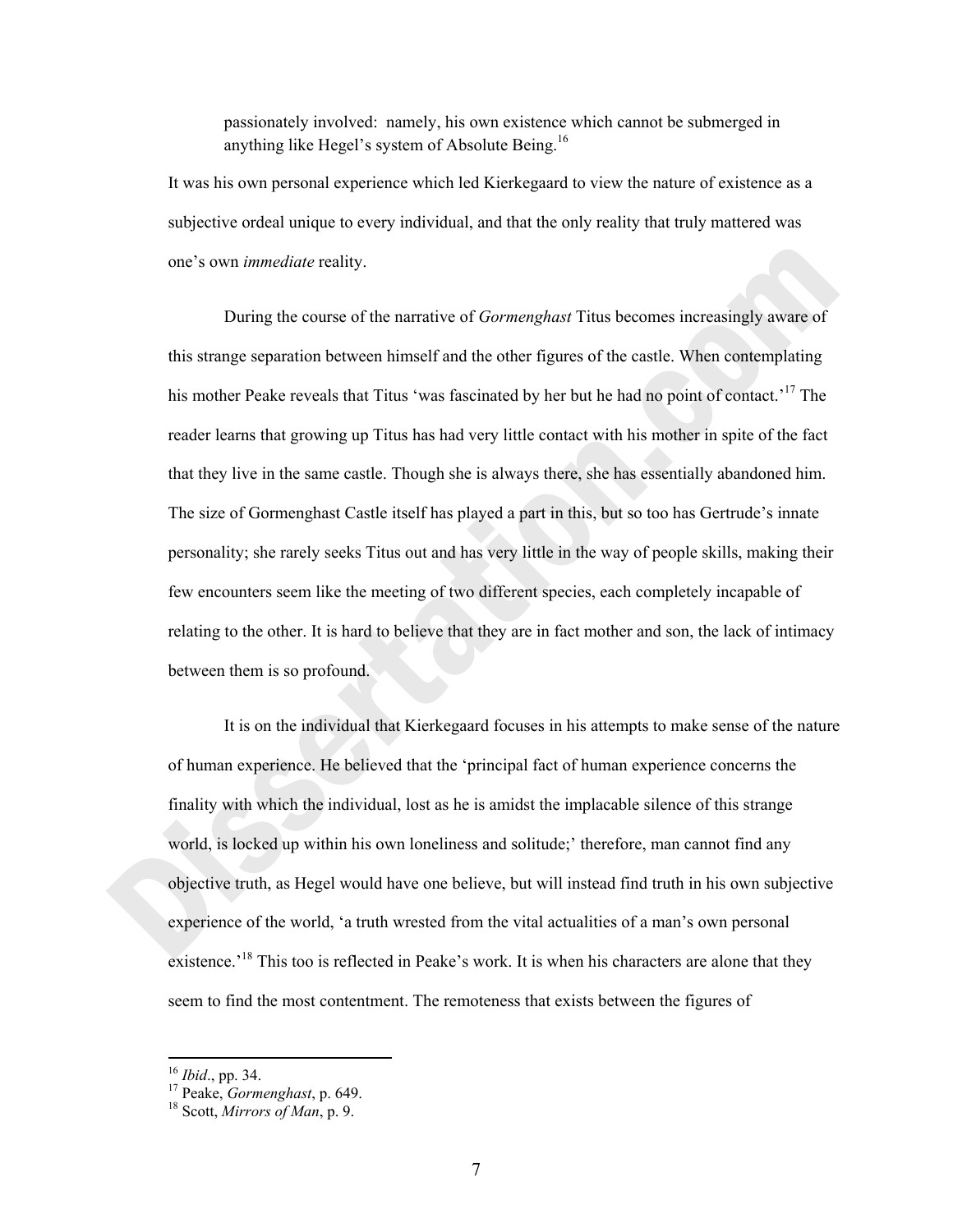Gormenghast heightens the sensations of loneliness and abandonment felt by so many of the characters, but it has also allowed each of them to develop a thoroughly unique selfhood. Their isolation has caused each inhabitant of the castle to have a completely separate and individual experience of life within Gormenghast and has allowed 'their personalities [to] remain undiluted and their powers of self-expression almost absolute.<sup>19</sup> Even when in the company of others this distinct individuality and sense of aloneness found in each of Peake's characters permeates the scenes. In his rejection of the Hegelian system Kierkegaard also argued that the world 'in the large' is beyond the reach of man, so he 'cannot find anything to steer [his] life by in any sort of objective truth. No, the truth which is a joy and a gladness to the heart – if it can be found at all – will be a radically *subjective* truth.<sup>20</sup> In *Gormenghast* the significance of both the individual and the subjective quality of each individual's experience in Peake's work is illustrated nicely in Titus's observation of his mother's cats, who he sees as behaving 'as though each one were utterly alone, utterly content to be alone, conscious only of its own behavior, its own leap into the air, its own agility, self-possessed, solitary, enviable and legendary in a beauty both heraldic and fluent as water.<sup>21</sup> They are a living representation of Kierkegaard's subjective and individual truth.

In *Mirrors of Man in Existentialism* Nathan Scott identifies and outlines five central themes of existentialism. The first of these themes is the notion of man's estrangement from the world at large. For both Nietzsche and Kierkegaard the primary focus of philosophical discussion should be that of determining how an individual can achieve a truly authentic life. In a world which had come to be viewed as a place 'inaccessible, unintelligible, absurd – and from which, therefore, man is estranged,' they viewed the fundamental human experience as 'one of exclusion, of being shut out, of being unable to find in the world into which one has been

<sup>&</sup>lt;sup>19</sup> Colin Manlove, *Modern Fantasy: Five Studies* (London, 1975), p. 221.<br><sup>20</sup> Scott, *Mirrors of Man*, pp. 9-10.<br><sup>21</sup> Peake, *Gormenghast*, p. 650.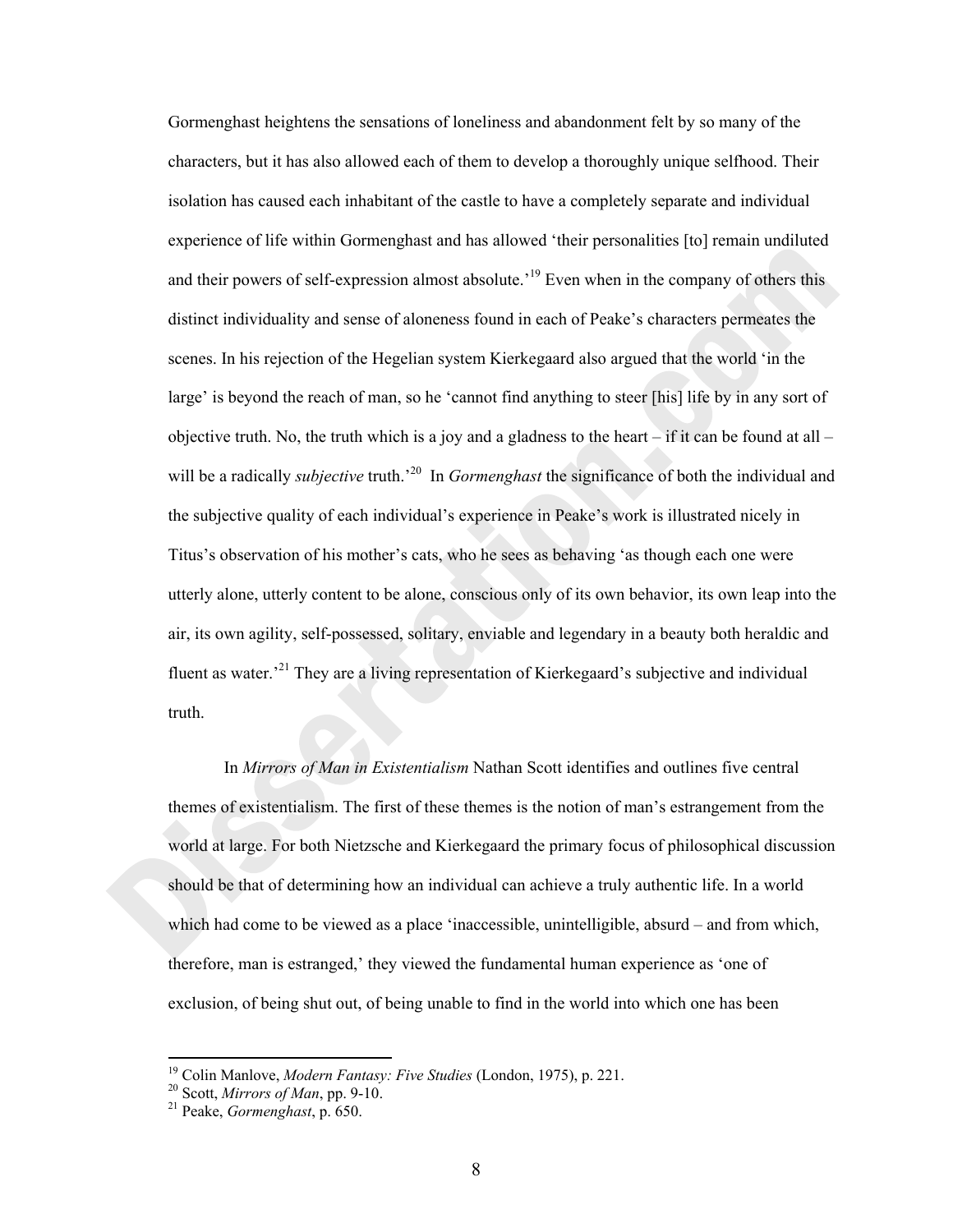"thrown" any place of safety or principle of meaning.<sup>22</sup> This theme is reflected throughout the Titus Books, but especially in the development of Titus himself. The lives of Gormenghast's residents are dictated by the ancient ritual of the Groan's, a ritual which Titus comes to view as meaningless and arbitrary. As he grows up in Gormenghast his sensation of being trapped within the hollow and absurd practices of the castle grows stronger and he feels increasingly alienated and lost within his own home. In *Gormenghast* Peake writes that Titus felt 'a seditious fear that he was in reality of no consequence[…]That Gormenghast was of no consequence and that to be an earl and the son of Sepulchrave, a direct descendant of the blood line – was something of only local interest. The idea was appalling.<sup>23</sup> It is this suspicion that life in Gormenghast is meaningless which eventually drives Titus to rebel against his birth right and abdicate as the seventy-seventh Earl of Groan.

 The subjectivity of truth is the second major theme of existentialism. Scott explains that since the world is inaccessible to man it is pointless for man to seek any kind of 'objective' truth or 'to aspire toward knowledge of that which is independent of human existence itself,' for 'reality is too slippery to be caught by such a net: no, the important thing is that which I find sustaining of *my* life – and the only sort of truth that really matters is a truth which is "existential", which is "subjective", a truth that *I* have earned and which is therefore *mine*.'24 This is also a key point of issue in the Titus Books. This striving to make sense of one's own existence and to find meaning in one's own life in an absurd world is at the very heart of Titus himself and his struggle to break free of the confines of Gormenghast. His experience growing up within the castle and his excursions to Gormenghast Mountain lead him to believe that there must be more to life than the endless, empty ritual and that the only meaning he can hope to find is a meaning he actively seeks out for himself. It is in *Gormenghast* that Titus first begins to

 $^{22}$  Scot, Mirrors of Man, p. 20-21.

<sup>&</sup>lt;sup>23</sup> Peake, *Gormenghast*, p. 719.<br><sup>24</sup> Scott, *Mirrors of Man*, p. 21.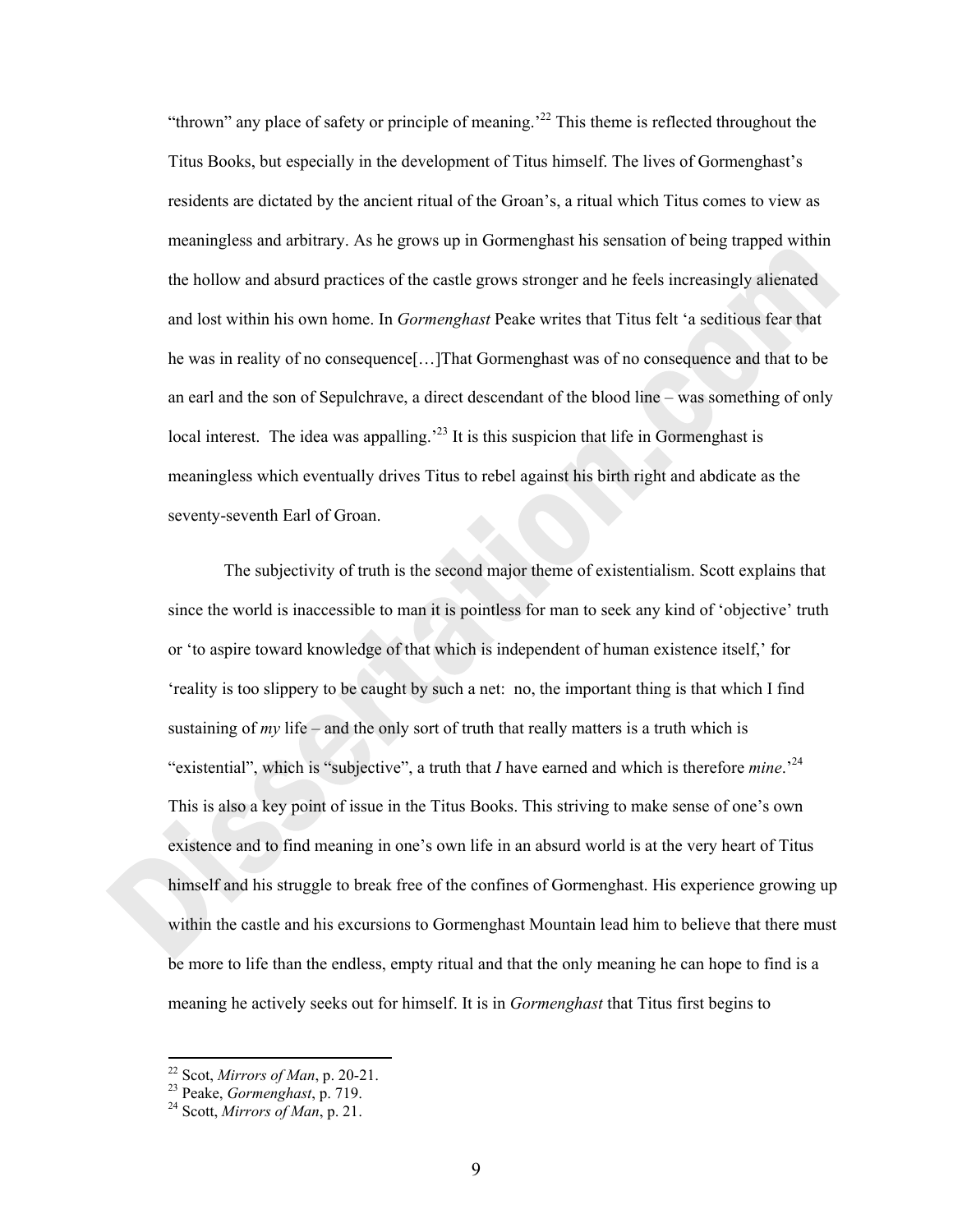understand that what he is feeling is an increasing awareness of his own uniqueness, his own individuality, which separates him from the time-honored traditions of the Groan dynasty. Peake writes 'For a moment so huge a sense of himself swam inside Titus as to make the figures in the castle like puppets in his imagination […] He would not be their slave any more! […] He was not only the seventy-seventh Earl of Gormenghast, he was Titus Groan in his own right.<sup>25</sup> It is his own subjective reality, the reality that he does not share with the other residents of the castle, of which Titus is becoming aware; his isolation from those around him, due both to his position as Earl and the very nature of the castle itself, contribute to Titus's growing ability to evaluate both the nature of his life as a member of the Groan dynasty and the potential for something new, something beyond the heavy weight of Gormenghast.

 Kierkegaard believes man is a creature imbued with an innate need to find meaning in himself and the world around him, a need 'to find that which offers him some assurance that he is accommodated, that he is accepted, that there is some place for *him*; this is his primary passion, to find at the basis of this existence a truth which is *his* as an individual.'26 This is Titus's quest throughout the novels. He feels trapped by the traditions and rituals of Gormenghast and wants desperately to escape into a world where he is free to make his own choices, something that he cannot achieve in Gormenghast as his responsibilities as Earl will come to dictate every second of his life. And so Titus must struggle to escape the fate of an Earl of Gormenghast and choose a life beyond the familiarity of his ancient home; he must create himself anew, as something separate and distinct from the castle and its people and in which he can find his own truth.

The 'essential solitude of man, as he faces an alien universe' leads us to the third major theme of existentialism which defines the primary task of the individual as that of achieving an

<sup>25</sup> Peake, *Gormenghast*, p. 475. 26 Scott, *Mirrors of Man*, p. 11.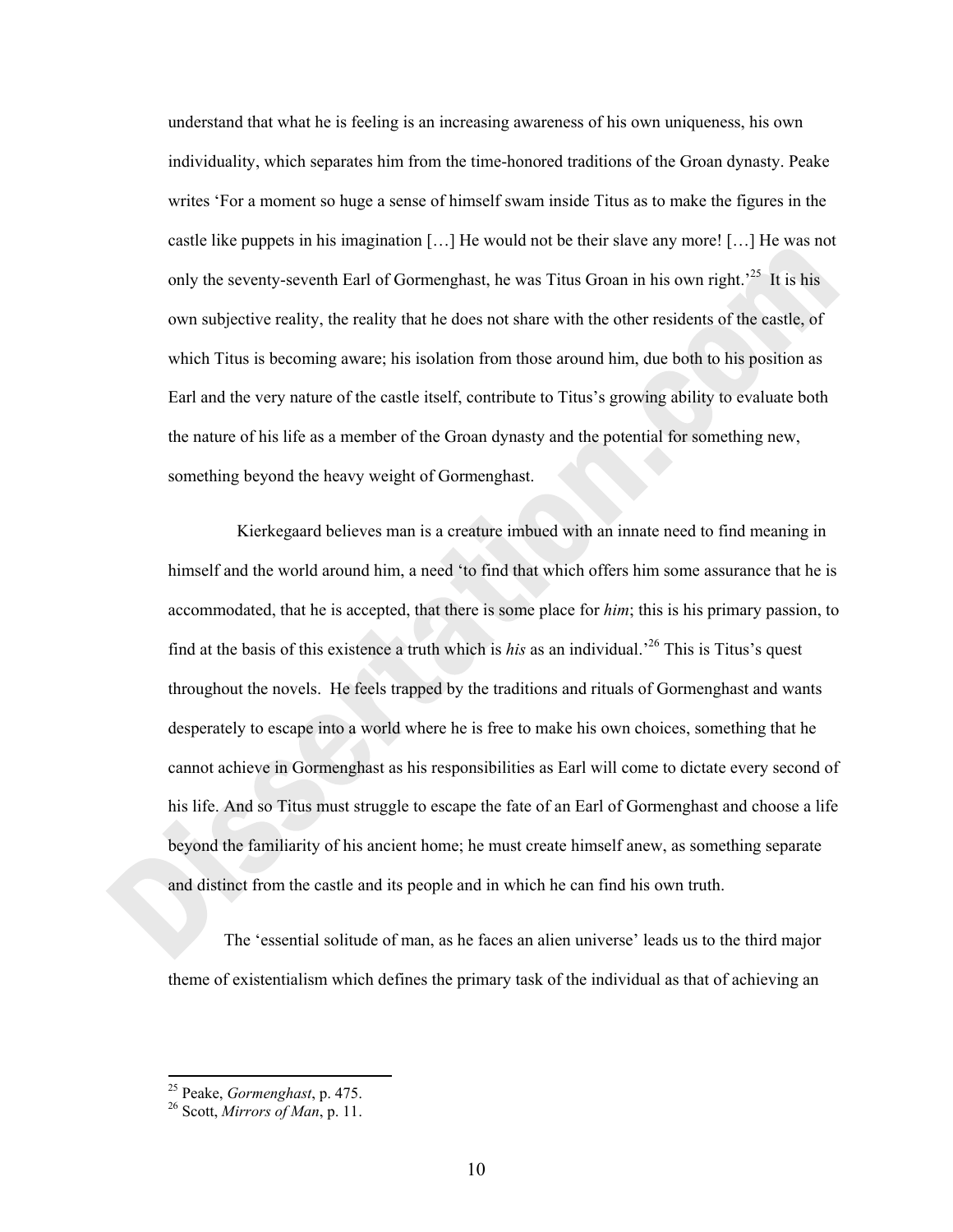authentic life.<sup>27</sup> In 'Either/Or' Kierkegaard argues that to live an authentic life one must be willing to commit themselves fully to one mode of existing over another and accept gladly the risks and consequences of making such a choice. Though his lifestyle may seem bizarre and unappealing to us, Rottcodd, who fully embraces the solitary nature of man and is able to accept the risks involved with submitting so fully to his isolation, is an example of how one can lead an authentic life within Gormenghast. He has made that essential commitment to one way of life over another and has found his own kind of contentment in the extreme nature of his reclusiveness. Achieving this level of authenticity is extremely difficult and Kierkegaard argues that man 'is constantly tempted to try to escape the arduous solitariness of a truly authentic life by seeking refuge in the social collective, by submerging himself in the routines and customs of […] "the public."<sup>28</sup> Peake addresses this issue in his novels as well, as seen in Professor Bellgrove's relationship with Irma Prunesquallor. Once he is promoted, Bellgrove begins to feel lonely in his new position as Headmaster. Peak tells us 'he had forfeited his room above the Professors' Quadrangle which he had occupied for three quarters of his life. Alone among the professors it was for him to turn back […] to return alone to his Headmaster's bedroom above the Masters' Hall.'29 His new position, which he had always longed for in the past, has isolated Bellgrove from his colleagues who have been his only companions for most of his life, and this new sense of isolation compels him to seek comfort through marriage. Like Bellgrove, Irma Prunesquallor has also struggled with her own sense of isolation and so resolves to assuage her loneliness through the social convention of marriage. Peake devotes several chapters to Irma and Bellgrove and their desperate attempts to convince one another that they are in love. So acute is their desperation that they both choose to ignore one another's many faults in their haste to get married and begin the lives they have each separately been dreaming of. However, once they are wed it quickly becomes apparent to them both that they are not a compatible couple. By seeking refuge in the

<sup>&</sup>lt;sup>27</sup> *Ibid.*, p. 21.<br><sup>28</sup> *Ibid.*, pp. 21-22.<br><sup>29</sup> Peake, *Gormenghast*, p. 491.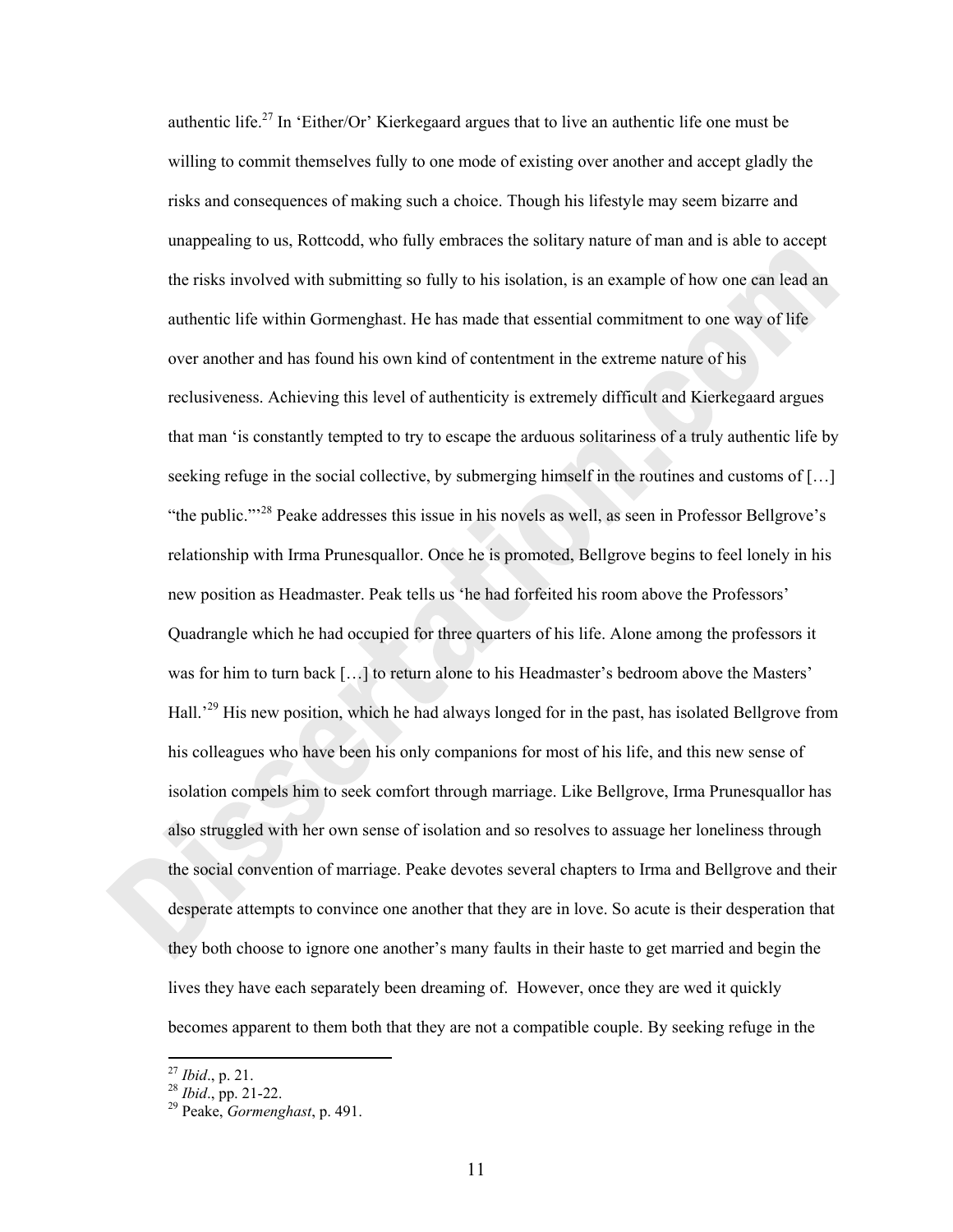social convention of marriage they each find themselves even more lonely and isolated than before.

The fourth major theme of existentialism focuses on what the German philosopher Karl Jaspers called the 'extreme situation' and the role this plays in an individual's quest to achieve a truly authentic existence. Scott points out that most existentialists seem to agree that:

[W]e do not begin to discover what it means to be human until we are brought up short against the great limiting realities of suffering and guilt, or sorrow and disappointment and death. For […] it is only when we have felt the sting of some radical failure, of blighted hopes and foundered purposes, of some misfortune that is sheer, unmitigated woe – it is only then that we begin, in a deep way, to appreciate our human finitude, how frail and unsheltered and vulnerable we are before the vicissitudes of life. And to be without any experience of extremity is to lack a certain necessary equipment (of wisdom and maturity) apart from which no really authentic life can be achieved.<sup>30</sup>

For Titus the death of the Thing is his first 'extreme situation', the moment when he becomes aware of the fragility and finite nature of life. When he witnesses her death by lightning Peake tells us

It was finality. Titus knew in his bones that he could expect no more than this […] and when Titus knew that the world was without her forever, then something fled in him – something fled away – or was burned away even as she had been burned away. Something had died as though it had never been. At seventeen he stepped into another country. It was his youth that had died away. His boyhood was something for remembrance only. He had become a man […] He was himself. He was free for the first time. He had learned that there were other ways of life from the ways of his great home. He had completed an experience.<sup>31</sup>

This moment is a turning point for Titus, and this 'completed experience' gives him a new level of maturity, a new level of understanding that is necessary in any quest to live a more authentic life. The Thing represented for Titus a way of life that was separate from Gormenghast, a life of freedom in which one could embrace one's individuality. Seeing her sudden death makes Titus aware of the absurd and arbitrary nature of life and creates a desire in him to grasp the reins of his

<sup>30</sup> Scott, *Mirrors of Man*, p. 22. 31 Peake, *Gormenghast*, p. 737.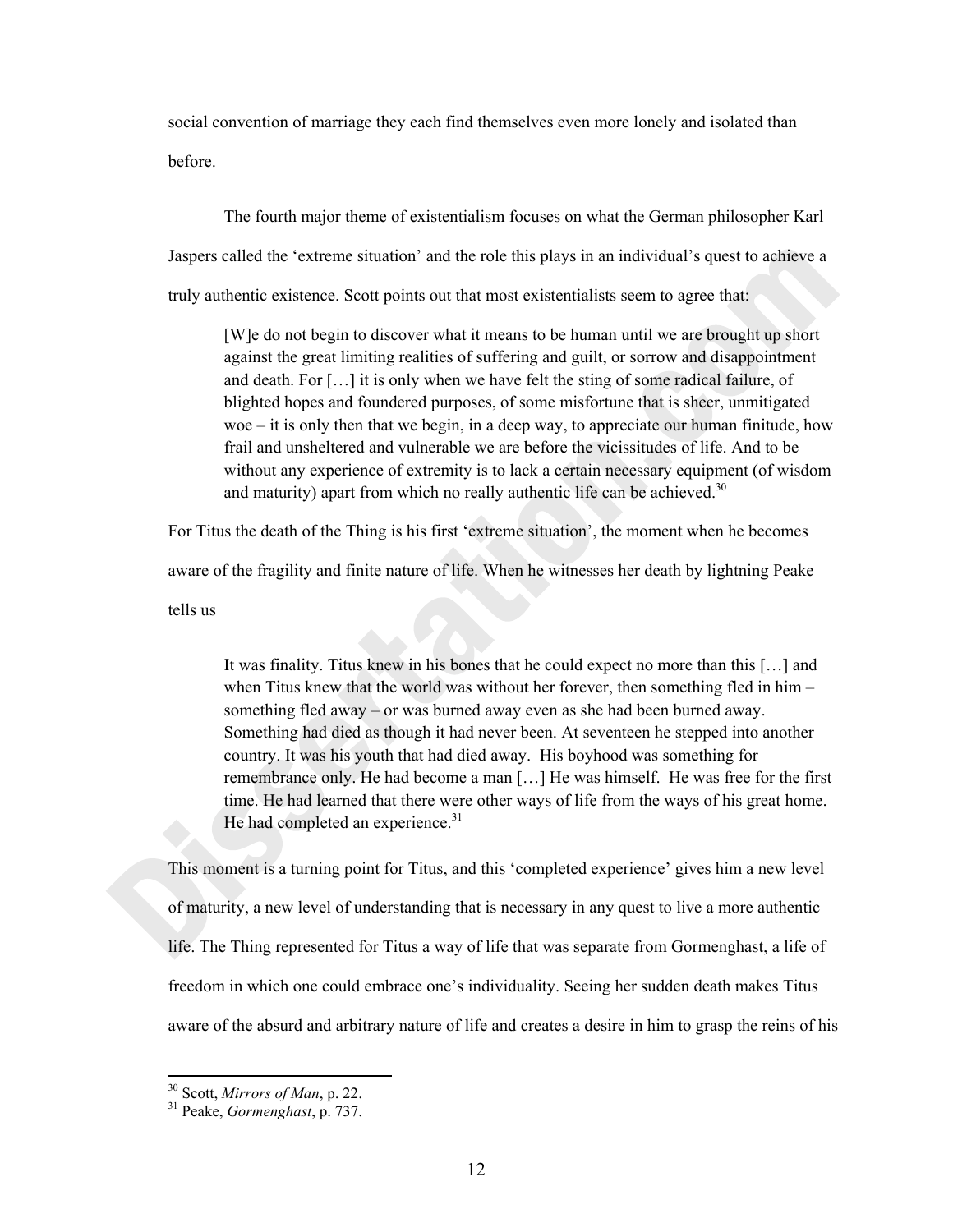own destiny and make the most of his life while he can. The Thing has shown him that another way of life is possible, and now he needs only take control and embrace life, to 'leap into the void', as it were, in order to achieve a new level of authenticity.

 Finally, the fifth theme of existentialism focuses on what is for the existential thinker the most effective way of communicating their philosophies as opposed to focusing on the content of the message itself. Scott explains that the style of meaningful discussion stressed in the tradition of existentialism is that of 'indirect communication.' He goes on to explain that,

he who 'thinks existentially' – with the passion of personal immediacy – is attempting, at bottom, to make sense of his own life, to find a way of ordering his own experience of the world. But, one cannot contain the vital reality of one's own existence within the simple syllogisms of logic […] therefore, when the existentialist thinker undertakes to communicate with others, he will not undertake to build a system or to employ with any great consistency the methods of direct exposition: instead, his stratagem will be that of indirect communication […] the purpose of this whole effort being not primarily that of setting forth a body of doctrine but of plunging us into the existentialist *experience*, of nostalgia and anguish, of alienation and extremity. 32

Instead the existentialist thinker will 'use pseudonyms, poetic devices, plays, novels, and stories<sup>333</sup> to communicate his ideas, and it is in this way that Peake's work can be viewed as existentialist in nature. In his Titus Book the reader is completely submerged in the world of Peake's imagination and becomes enveloped in the themes and sensations that are closest to his heart, themes that are also found in the writing of existentialist philosophers. Kierkegaard believed that the only truth an individual could find was in the 'concrete realities in which he is immediately and passionately implicated,<sup>34</sup> and the Titus Books spring from the reality in which Peake was 'immediately and passionately' involved. He began writing *Titus Groan*, the first of the series, while in the army, and Peake's widow Maeve Gilmore has described it as a book 'that grew under duress.'35 During the war Peake's sensitive mind turned to the writing of *Titus Groan*

 $32$  Scott, *Mirrors of Man*, p. 23.

<sup>32</sup> Scott, *Mirrors of Man*, p. 23. <sup>33</sup> *Ibid*., p. 23 34 *Ibid.*, p. 10. 35 Manlove, *Modern Fantasy*, p. 208.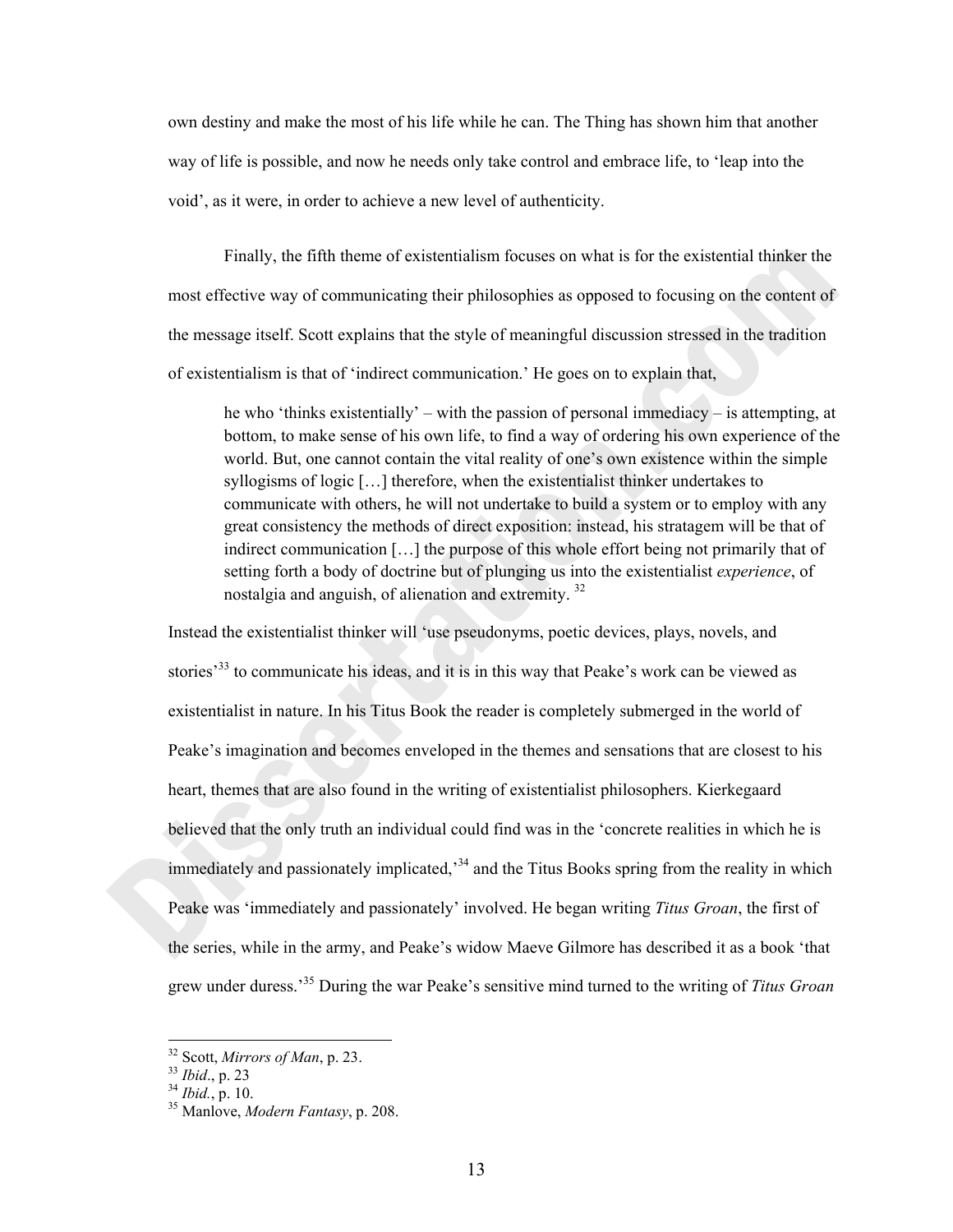in an attempt to deal with his stress and discontent as a member of the home army as well as his profound unhappiness at being separated from his wife and child, and his first novel can be seen as his way of attempting 'to make sense of his own life' and of 'ordering his own experience of the world.' The immediacy of his feelings of isolation, confusion, and loneliness are all expressed in the book. Colin Manlove has suggested that it is when Peake is dealing with immediate experience that his writing is most powerful and most revealing.<sup>36</sup>

Many of the most powerful images found in Peake's novels are similar to those images used by existentialist philosophers to express their ideas. In Kierkegaard's *Either/Or* he writes 'my sorrow is my knight's castle. It rests like an eagle's nest upon the summit of a mountain and towers high above the clouds. None can storm it.<sup>37</sup> This image of a man apart, standing atop a lonely summit or looking down at the world from a distance was a favorite of Kierkegaard's and it is found throughout Peake's novels, in Titus on Gormenghast Mountain, Steerpike traversing the roofs of the castle, and Fuchsia looking down from her attic window. In *Gormenghast* when Titus decides to go after Steerpike in the flooded castle Peake writes 'He was the First – a man upon a crag with the torchlight of the world upon  $\text{him!}^{38}$ , explicitly linking Titus with Kierkegaard's 'man apart' looking down on the world from his lonely summit. It is an image repeated again and again to drive home the feeling of essential loneliness and isolation that is the human condition. The strangeness of the world in which we find ourselves is reiterated in *Titus Alone* when Titus is observing the landscape around him:

Seen from above, it could also be realized how isolated in the wide world was the arena with its bright circumference of crystal buildings: how bizarre and ingenious it was, and how unrelated it was to the bone-white, cave-pocked, barren mountains, the feverswamps and the jungles to the south, the thirsty lands, the hungry cities, and the tracts beyond of the wolf and the outlaw.<sup>39</sup>

<sup>36</sup> *Ibid*., p. 213. 37 Scott, *Mirrors of Man*, p. 60. 38 Peake, *Gormenghast*, p. 789. 39 Peake, *Titus Alone*, p. 833.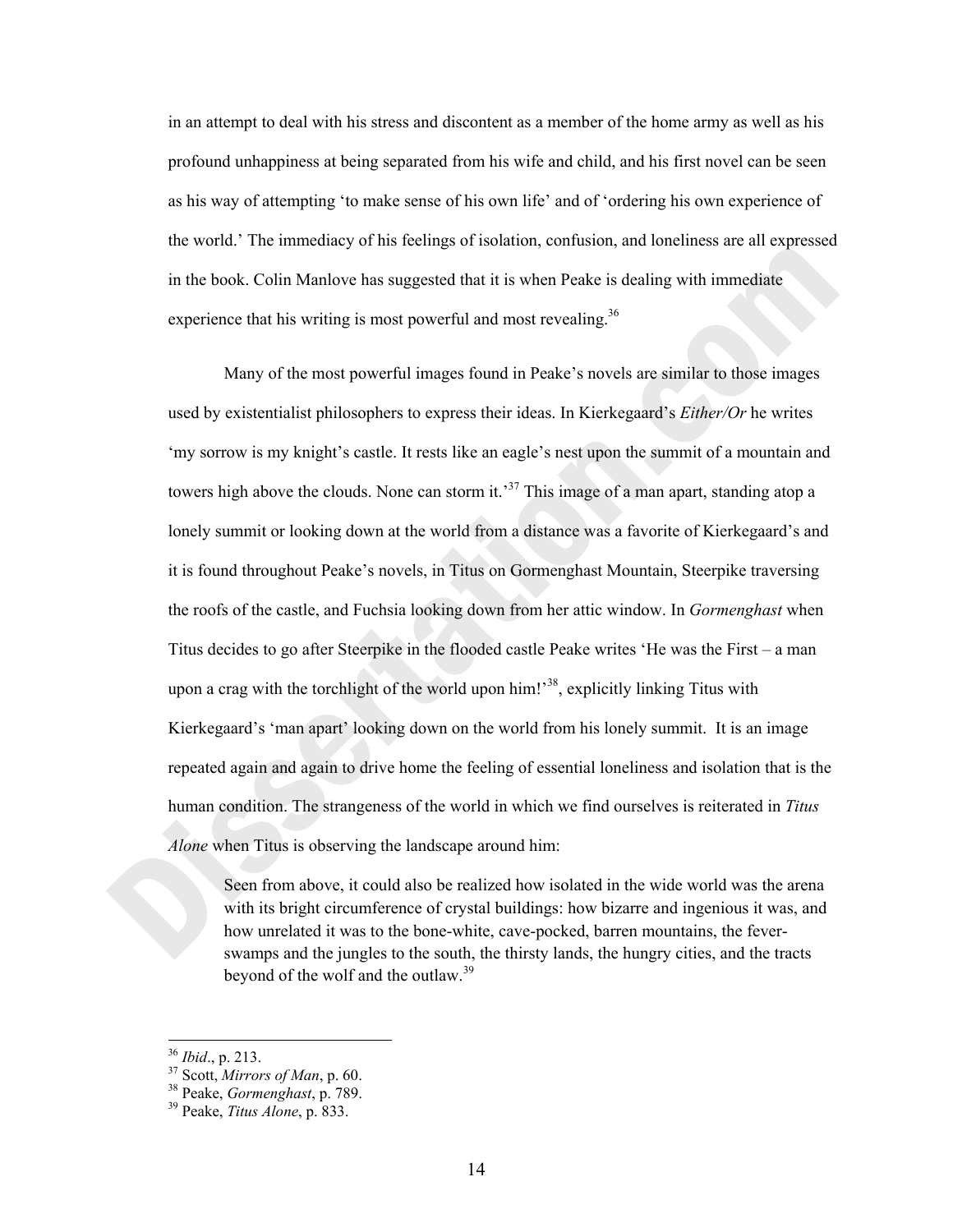Again Titus is lost in a world with no familiar landmarks and is incapable of relating to what he sees around him, looking down at the world from the heights of his isolation.

 The image of the questing individual, seeking out their own meaning and reality in a dark and chaotic world is also popular in existentialist writing. In Kierkegaard's *Fear and Trembling* he argued that the primary reality of the individual is:

[T]hat of the lonely, passionately questing individual who, as he faces the yawning abysses of the world, can save himself from utter despair only by a great leap of faith – by gambling in fear and trembling, and with his *whole* being […] that on the other side of that leap he will find  $God.<sup>40</sup>$ 

There is great risk for the questing individual who journeys forth to find meaning in the great abyss of existence. In *Gormenghast* Peake describes Fuchsia on her way to an illicit meeting with Steerpike and writes that 'in fear and trembling she lit the candle she carried in her hand – a rash and risky thing to do.<sup>41</sup> The quest for Fuchsia in the novels is to find love and companionship to ease the extreme loneliness she feels due to her isolation and solitude, but she makes the mistake of trying to find this much needed intimacy with the evil Steerpike. She makes Kierkegaard's leap of faith 'in fear and trembling' but only finds the destructive Steerpike on the other side. The grief she feels when she realizes the truth about Steerpike is eventually responsible for her accidental death near the end of the novel.

 For Titus the quest is to escape the castle and the responsibilities of the Earl and find a new, more authentic mode of living in the vast and mysteries world beyond the borders of Gormenghast. He finally leaves Gormenghast at the end of the novel, taking his own leap of faith. Peake writes:

He ran as though to obey an order. And this was so, though he knew nothing of it. He ran in the acknowledgement of a law as old as the laws of his home. The law of flesh and

<sup>40</sup> Scott, *Mirrors of Man*, p. 12. 41 Peak, *Gormenghast*, p. 678.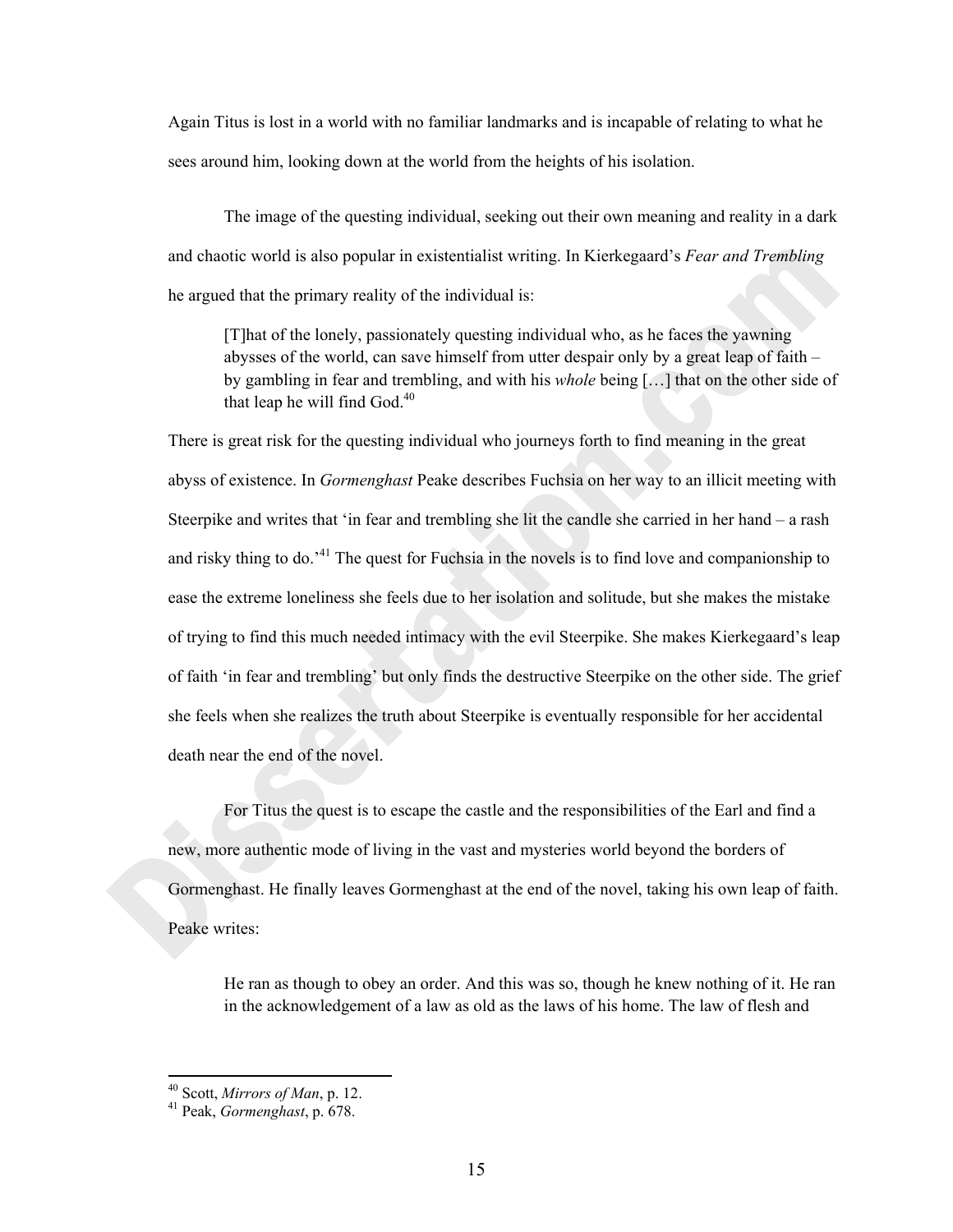blood. The law of longing. The law of change. The law of youth . . . And it was the law of quest. The law that few obey for lack of valor.<sup>42</sup>

When Titus finally makes the decision to leave, a decision that he has been contemplating for years, his reaction is immediate; he wastes no time but immediately runs to his mother to say he is leaving and then he runs out of the castle and into the unknown without ever looking back. By calling the urge Titus feels to leave the 'law of quest' Peake is suggesting that this need to search for meaning in the world at large is a natural part of the human condition. That this law is rarely obeyed 'for lack of valor,' echoes Nietzsche's claim that few individuals have the moral courage and strength to make the leap of faith necessary on the journey toward a more authentic existence.

<sup>42</sup> *Ibid*., p. 805.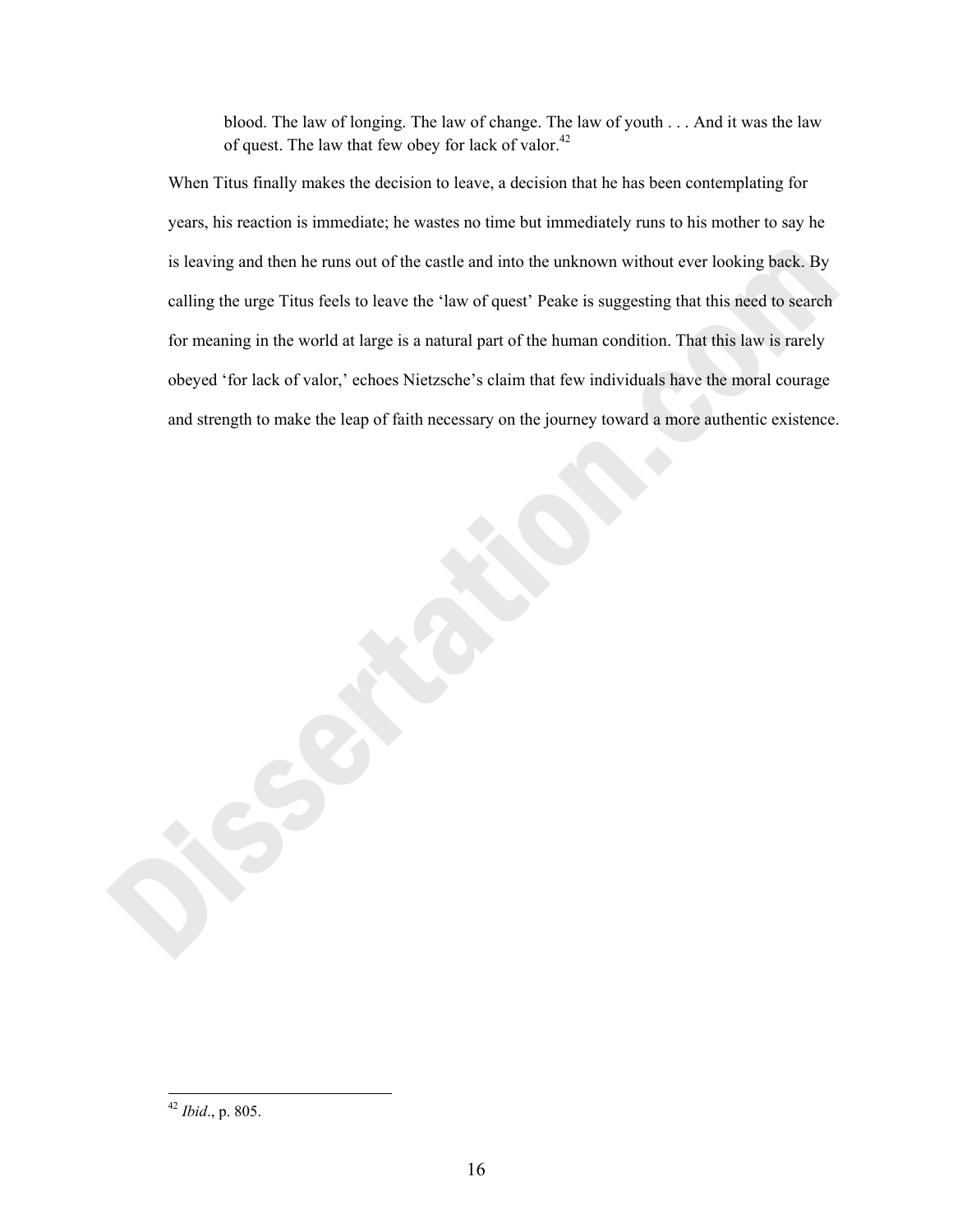#### *Chapter Two*

Solitude and isolation are the central themes of Peake's work and are at the core of the existential struggle found within the text. The isolation found within Gormenghast is unique. First, it is completely cut off from the rest of the world. No one has ever ventured beyond the borders of Gormenghast, nor has anyone ever encountered some one from outside. To the residents of Gormenghast there is nowhere else. Second, the residents of Gormenghast are isolated from one another. This is in part due to the immense size of the castle and its surrounding territory; it is so vast that it is possible for the figures living within the castle to live completely separate from one another, going for long periods of time without seeing anyone else. The castle is so huge that large sections of it have been abandoned for centuries, leaving entire wings isolated from the main activity of the castle and turning them into dangerous, uncharted labyrinths in which one could easily become lost. It is as if the castle itself were designed to keep people apart. Even Flay, who is so much a part of the castle itself, knows how dangerous the countless halls of the castle are and how easily one can become lost within them. In *Gormenghast*  he returns to the castle after being banished in order to discover what has gone wrong in his absence and to keep an eye on Steerpike who he suspects is somehow involved. To keep from losing his way through the abandoned sections of the castle Flay keeps a piece of chalk with him to mark his trail through the winding passages as he seeks to uncover Steerpike's treachery, evoking the image of Theseus marking his trail through the labyrinth in his quest to find the monster at its heart, the Minotaur.

 It is only during certain rituals that all of the central figures of the castle are drawn together. These gatherings often only emphasize the characters' essential isolation from one another, as none seem to know how to act around other people and often spend the rituals lost in their own heads, waiting for the uncomfortable nearness to others to be over. During the many rites that must be carried out it is clear that the Master of Ritual, who has fully committed himself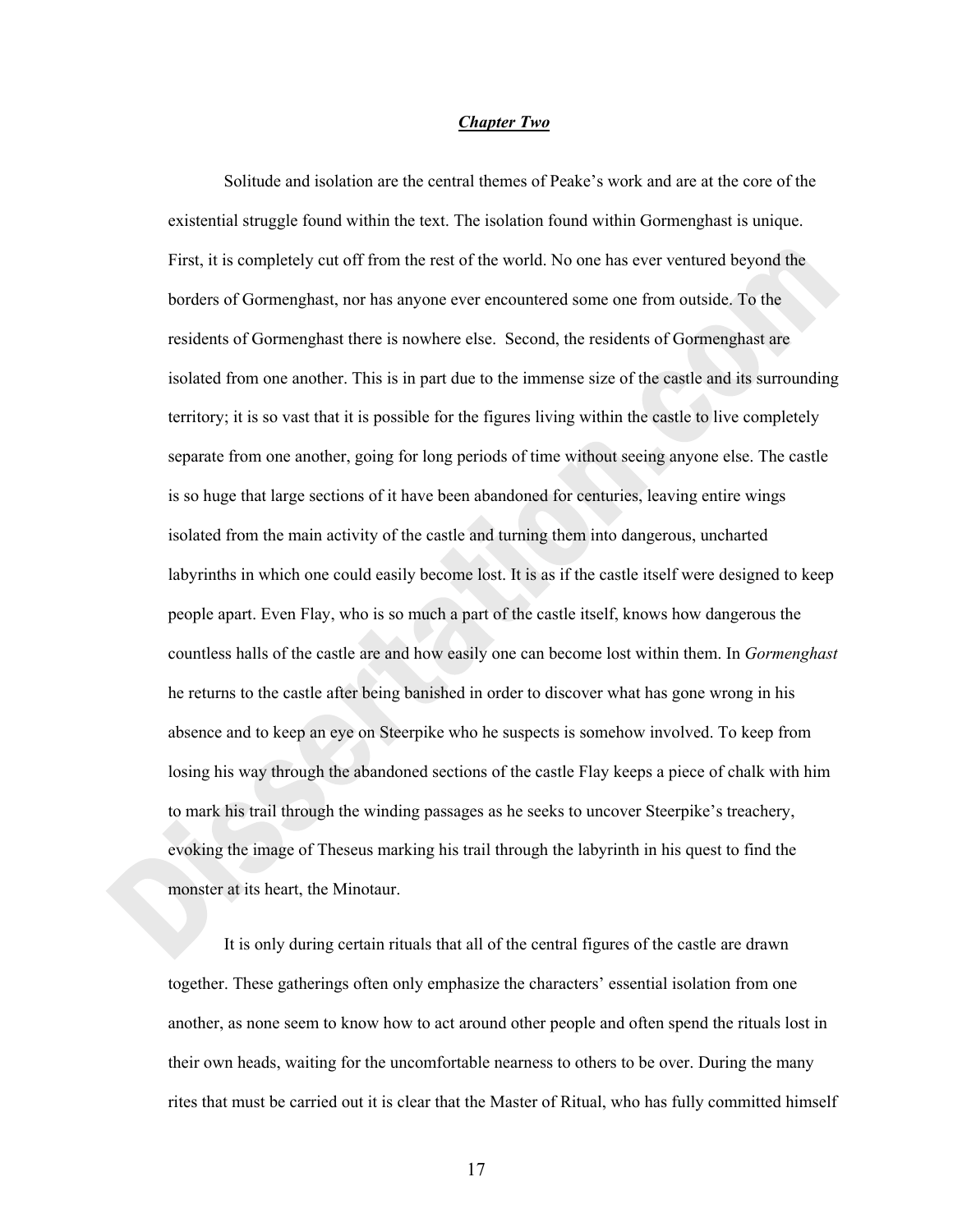to the immemorial traditions of Gormenghast, is the only one paying attention to what is happening. As Colin Manlove points out in *Modern Fantasy*, 'in their islands of selfhood, they forget even the reason for their assembly in personal trains of thought, posture or action.<sup>43</sup> During the ritual of the christening in *Titus Groan* tradition requires that those present must stand at certain positions around the christening bowl; however, during the course of the ceremony those who have gathered to participate end up spread out all over the room. Fuchsia leaves her assigned place to stand beside Nanny Slagg, Dr. Prune wanders off to examine a vase of flowers, and Cora and Clarice have left their places to re-join each other in the center of the room. Sourdust is shocked when he looks up from the book of ritual to find 'a room of scattered individuals.'44 It is their very individuality that causes the disruption to the ritual; their isolation from one another has made it nearly impossible for them to make a concerted effort at completing the ceremony uninterrupted. The solitude engendered by life in Gormenghast has made each character unique to the point where it has become impossible for them not to express that uniqueness in some subtle way. Perhaps the best example of this can be found in the image of those present for the christening walking on the lawn before the ceremony is completed:

They all came out and each choosing their parallel shades of the mown grass that converged in the distance in perfectly straight lines of green, walked abreast and silently thus, up and down, for forty minutes.

They took their pace from the slowest of them, which was Sourdust. The cedars spread over them from the northern side as they began their journey. Their figures dwindling as they moved away on the striped emerald of the shaven lawn. Like toys; detachable, painted toys, they moved each one on his mown stripe.

Lord Sepulchrave walked with slow strides, his head bowed. Fuchsia mouched. Doctor Prunesquallor minced. The twins propelled themselves forward vacantly. Flay spidered his path. Swelter wallowed his.<sup>45</sup>

 43 Manlove, *Modern Fantasy*, p. 222. 44 Peake, *Titus Groan*, p. 91. 45 *Ibid*., pp. 93-94.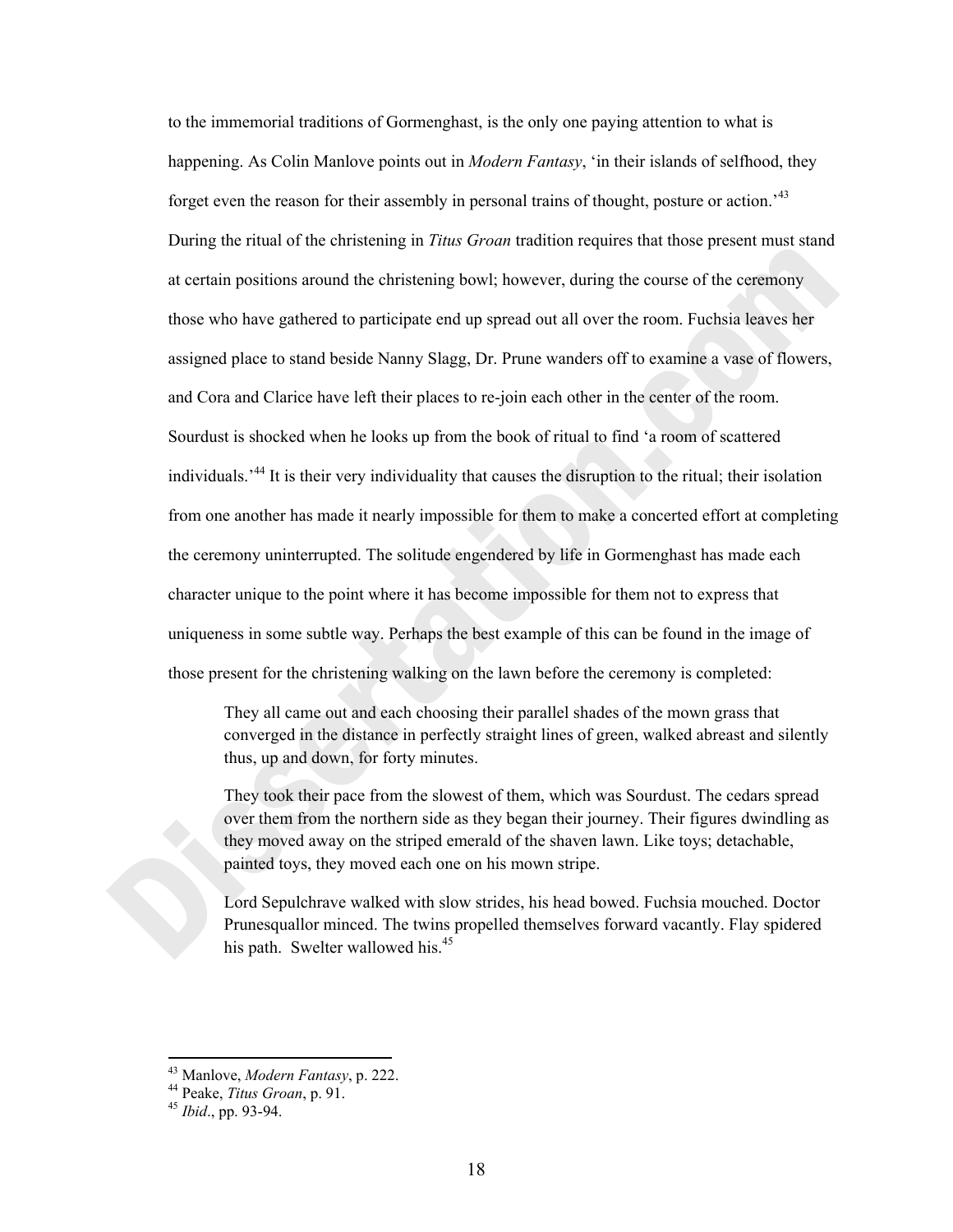Each character has their own particular way of moving that is a unique expression of themselves, and each wanders down the lawn 'in a separate world, in a separate stripe and, in the last paragraph, in a separate sentence.<sup>46</sup>

 There seems to be no cohesive society within Gormenghast; with the boundless castle seeming so empty and secluded, it is often a shock to the reader when Peake occasionally gathers the vast number of people who inhabit Gormenghast into one location. It is usually only for one of the castle's sacred rituals, such as the Earling, Titus's tenth birthday celebration, or the Day of the Bright Carvings that the huge throngs of people are disgorged from the belly of the castle and are forced in the name of their time-honored traditions to interact with one another. The size of Gormenghast makes the extreme isolation of its characters possible, and for most solitude has become an essential part of their lives and their sense of well-being. Even when Titus is surrounded by people and yearns to ease his loneliness by joining them, his desire to be alone still seeps through his thoughts. During his tenth birthday celebration Titus watches a group of young boys playing beside the lake, and Peake writes:

Titus watching longed with his whole being to be anonymous – to be lost within the core of such a breed – to be able to live and run and fight and laugh and if need be, cry, on his own. For to be one of those wild children would have been to be *alone* among companions. As the Earl of Gormenghast he could never be alone. He could only be lonely.<sup>47</sup>

Even when he longs to join the group of children it is still solitude that Titus wants as seen in his desire to be 'alone among companions.' Titus struggles with the fact that his position as the Earl of Gormenghast sets him apart, prevents him from being able to *choose* to be alone or to be with companions. It is this lack of choice in how he lives his life that causes him to feel as though he is imprisoned within Gormenghast.

 46 Manlove, *Modern Fantasy*, p. 222. 47 Peake, *Gormenghast*, pp. 662-663.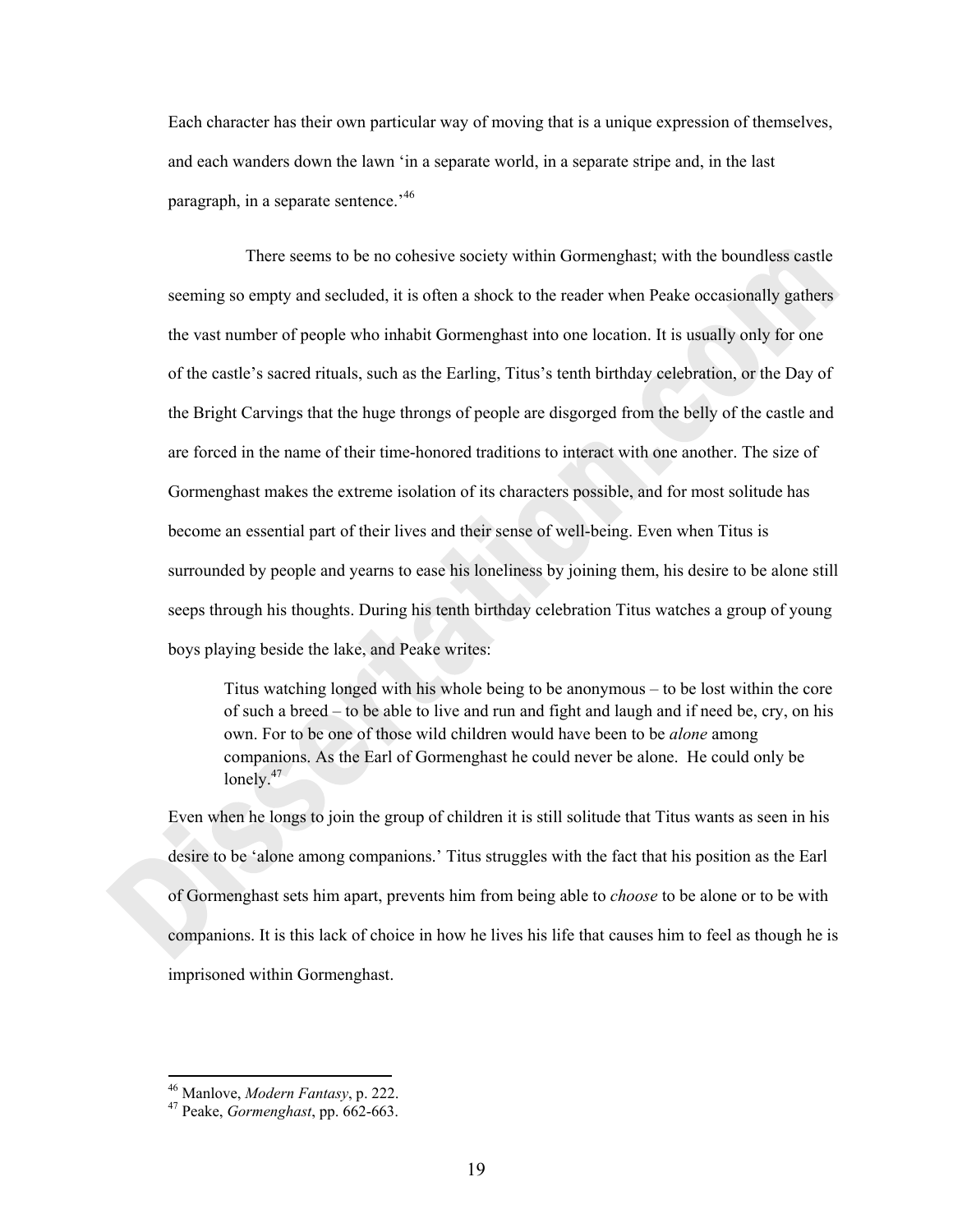As Peter Winnington points out in *The Voice of the Heart*, Peake often associates solitude with the consumption of food and drink, suggesting that 'solitude is as necessary to the soul as food and drink is to the body.'48 In *Titus Alone* Muzzlehatch explains that he left Juno 'for the freedom of my limbs. For solitude which I eat as though it were food,<sup>49</sup> and Slingshott tells his companions that he

used to dread the nights I spent alone: but after a while, when for various reasons I was forced to quit the house, and had to spend my evenings with others, I looked back upon those solitary evenings as times of excitement. It has always been my longing to be alone again and drink the silence. $50$ 

He also uses images of food and drink when describing the loneliness and homesickness Titus feels after leaving Gormenghast, claiming that for the restless wanderers of the world, 'whatever they eat, whatever they drink, is never the bread of home or the corn of their own valleys. It is never the wine of their own vineyards. It is a foreign brew,<sup>51</sup> In this instance the food and drink of solitude is not enough to sustain an individual in his loneliness. Solitude is necessary for one's well-being, but it can also be problematic, as it can lead to loneliness. In Peake's world the individual must find a balance between solitude and companionship in order to combat the loneliness that is occasioned by isolating one's self from others.<sup>52</sup>

It is how an individual responds to being alone and isolated in the world that most interests Peake.<sup>53</sup> Solitude is not necessarily a bad thing in the Titus Books, and, having a rather solitary nature himself, Peake is able to show his readers many instances of positive isolation, moments when being truly alone allows his characters to thrive. For example, Fuchsia takes comfort in her private attic, a place that only she knows about. When we first see Fuchsia in her attic, Peake writes, 'Looking down from her little window upon the roofs of the castle and its

<sup>&</sup>lt;sup>48</sup> Winnington, *Voices of the Heart*, p. 40.

<sup>49</sup> Peake, *Titus Alone*, p. 893.<br><sup>50</sup> *Ibid.*, p. 900.<br><sup>51</sup> *Ibid.*, p. 862.<br><sup>52</sup> Winnington, *Voices of the Heart*, p. 39.<br><sup>53</sup> *Ibid.*, p. 39.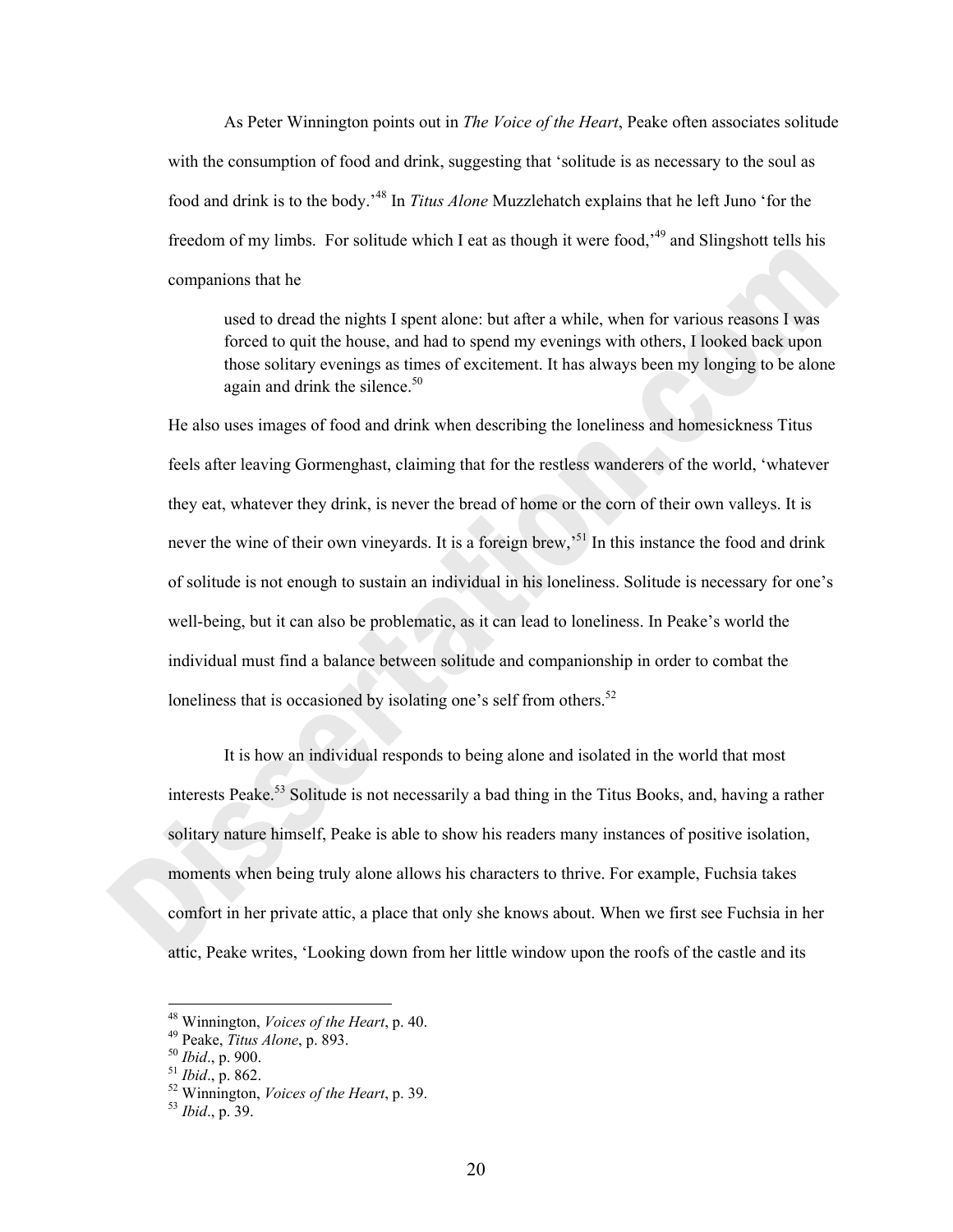adjacent buildings she tasted the pleasure of her isolation. "I am alone," she said […] "I am quite alone, like I enjoy it. Now I can think for there's no one to provoke me here."<sup>54</sup> It is only in her secret attic that Fuchsia feels completely free, only here that she feels most *herself*. Fuchsia experiences Steerpike's discovery of her private attic as powerfully and profoundly as physical rape.<sup>55</sup> Once Steerpike has been in the attic, the place loses its power for Fuchsia and is no longer able to sustain her; it is no longer uniquely hers, no longer sacred, and Fuchsia is set adrift with no place to call her own. Peake's primary concern is 'finding a balance between enjoying solitude and coping with the feelings of loneliness that it engenders, and satisfying the need for companionship,'56 and for Fuchsia the ability to maintain this balance is disturbed by the arrival of Steerpike.

 Perhaps the most extreme reaction to solitude and loneliness found within the Titus Books is that of the ancient philosopher in *Gormenghast* and his lapse into solipsism, the theory that only the self exists or can be proved to exist. The ancient philosopher has embraced this belief and proclaims 'I don't believe in anything! I don't believe in being anything. If only people would stop trying to *be* things! What *can* they be, after all, beyond what they already are – or would be if I believed that they were anything?<sup>57</sup> This form of solitude, however, the complete denial of the existence of anything beyond yourself is easily challenged. In an effort to prove his existence to the ancient philosopher a young man grabs a candle and lights the philosopher's beard on fire, immediately forcing him to acknowledge not only the physical reality of his pain, but also the reality of another individual, a will outside of his own, which has succeeded in acting upon him.

<sup>54</sup> Peake, *Titus Groan*, p. 62. 55 Winnington, *Voices of the Heart*, p. 45. 56 *Ibid*., p. 39. 57 Peake, *Gormenghast*, p. 454.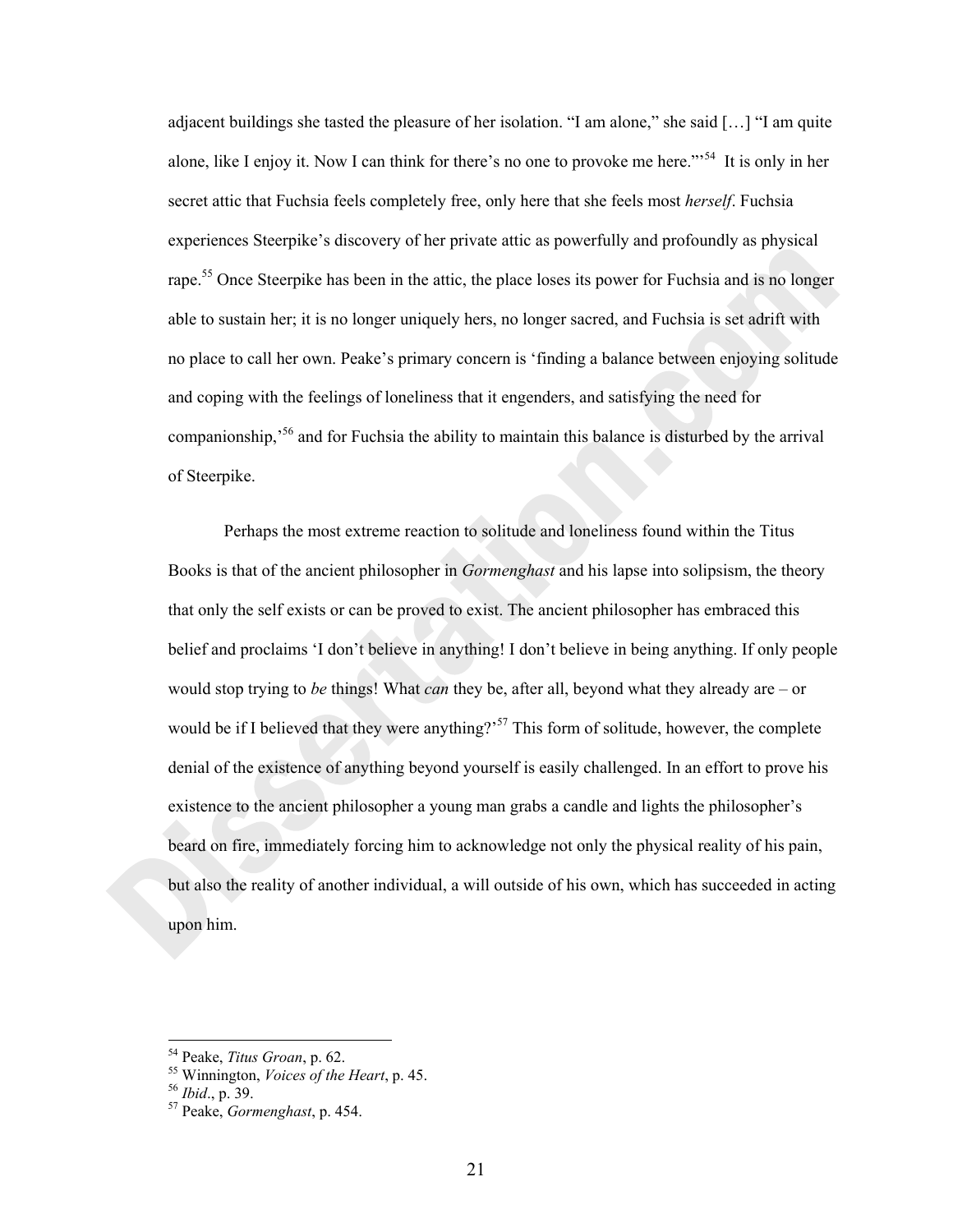An only slightly less extreme method for dealing with one's solitude and loneliness is found in the Countess who has embraced solitude as a way of life.<sup>58</sup> Gertrude does not deny the existence of others like the ancient philosopher; she simply chooses to ignore their existence as much as possible. Her interactions with the other figures of the castle are limited to those moments when the ritual or her duties as Countess require that she engage with the various members of her household. Her view of life is best illustrated in her reverie at the breakfast for Titus:

When he is older I will teach him how he can take care of himself and how to live his own life as far as it is possible for one who will find the grey stones across his heart from day to day and the secret is to be able to freeze the outsider off completely and then he will be able to live within himself  $[\dots]$  and how he can keep his head quite clear of the duties he must perform day after day until he dies here as his fathers have done […] and he must learn the secret of silence and go his own way among the birds and the white cats and all the animals so that he is not aware of men  $\lceil ... \rceil^{59}$ 

Gertrude completely disassociates herself from the world around her, choosing instead to immerse herself completely in a world of her own making, a world that exists primarily within her own head. Gertrude's only real interest is in her birds and her white cats; from them she gets the companionship she needs to combat the loneliness that may result from her desire for solitude. The Countess is a perfect example of Kierkegaard's argument that the world at large was beyond the reach of the individual making it impossible for them to use any kind of objective truth as a means of guiding them in life, and that, therefore, the only truth the individual can find is a subjective truth, a truth centered in the individual herself and the immediacy of her own reality. The Countess lives her life according to this principle. In this way she has created her own reality, the only reality that matters to her. Gertrude wants to pass on her world view to her son, but because of the inherent isolation that exists between them she is never able to do this successfully. Instead Titus chooses to abandon his life in Gormenghast and search out his own solution to the issues of solitude and loneliness.

<sup>58</sup> Winnington, *Voices of the Heart*, p. 39. 59 Peake, *Titus Groan*, pp. 312-313.